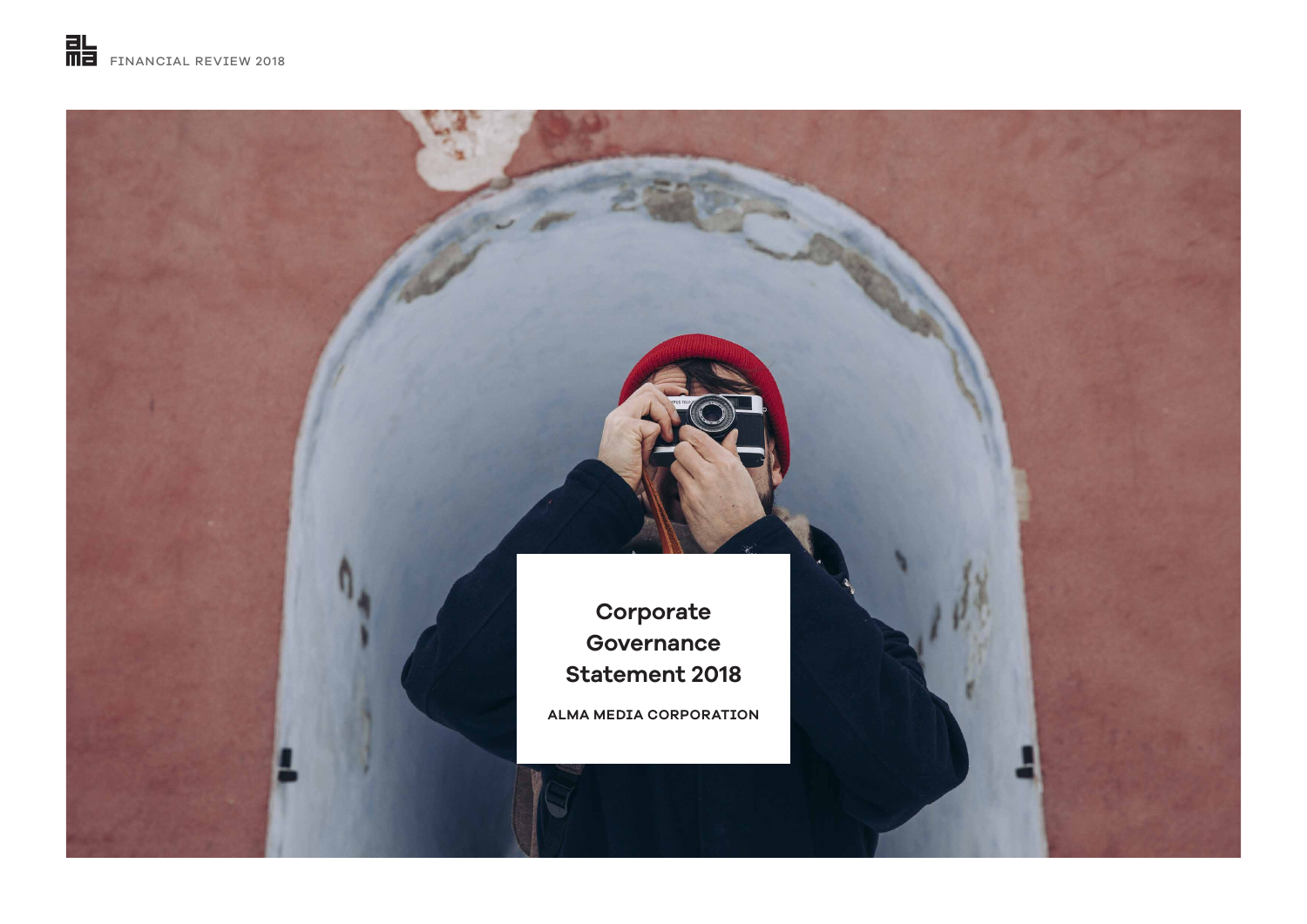

# **CONTENTS**

| Corporate Governance Statement of            |  |
|----------------------------------------------|--|
|                                              |  |
|                                              |  |
|                                              |  |
| President & CEO and Group Executive Team of  |  |
|                                              |  |
| Internal control and risk management systems |  |
|                                              |  |
|                                              |  |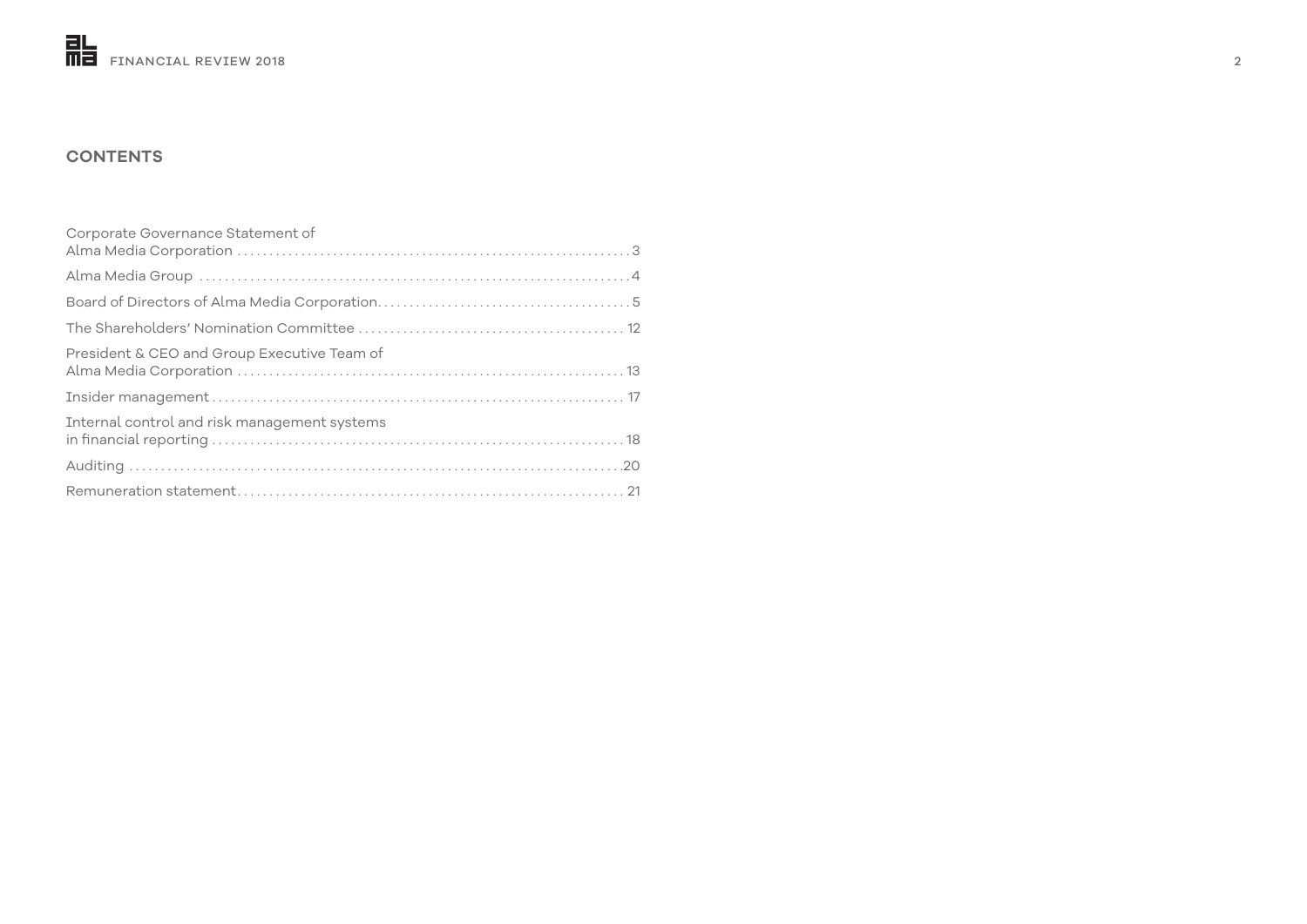# Corporate Governance Statement of Alma Media Corporation

In 2018, Alma Media Corporation applied the Finnish Corporate Governance Code 2015 for listed companies, issued by the Securities Market Association in 2015, in its unaltered form. A Corporate Governance Statement required by the Corporate Governance Code is presented as a separate report in connection with the Financial Statements. In addition, it is publicly available on Alma Media's website: www.almamedia.fi/en/investors/governance/corporate-governance

The Audit Committee of Alma Media Corporation's Board of Directors has reviewed the Corporate Governance Statement. The statement will not be updated during the financial period, but up-to-date information on its sections is available on Alma Media's website: www.almamedia.fi/en/investors/governance/corporate-governance

The Finnish Corporate Governance Code is downloadable from the website of the Securities Market Association: www.cgfinland.fi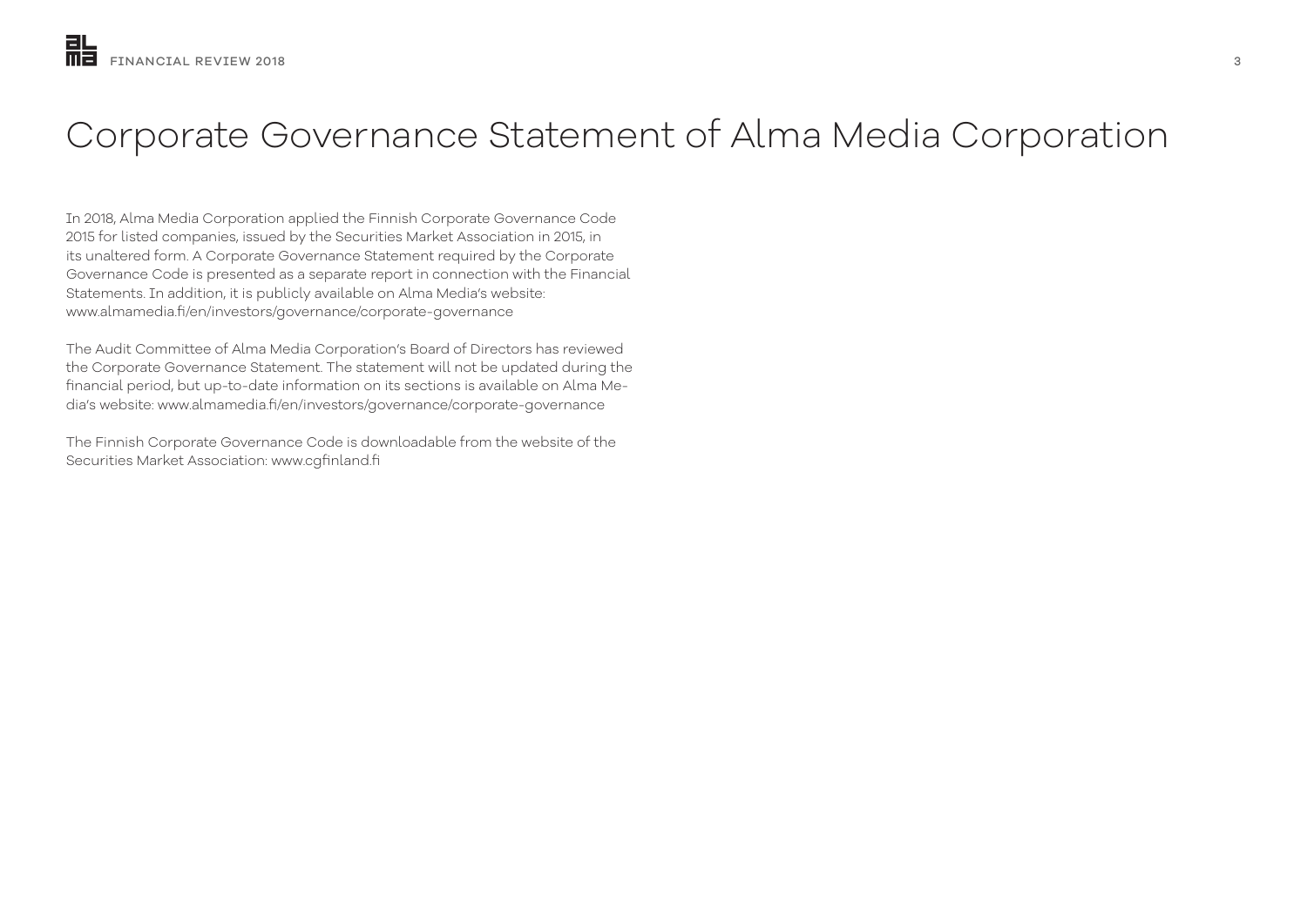# Alma Media Group

Responsibility for Alma Media Group's management and operations belongs to the constitutional bodies required by the Limited Liability Companies Act: the General Meeting of shareholders, which elects the members of the Board of Directors; and the President and CEO, who is appointed by the Board of Directors.

The Group's supreme decision-making body is the General Meeting of Shareholders, where shareholders exercise their decision-making power. The Board of Directors is responsible for the company's management and its appropriate organisation. In its capacity as the Group's parent company, Alma Media Corporation is responsible for the Group's management, legal affairs, corporate restructuring, strategic planning, financial administration, human resources and facilities management, financing, ICT, internal and external communications as well as the Alma brand.

Alma Media Group has three reporting segments. The Alma Markets segment con sists of digital automotive and housing marketplaces and complementary services, as well as the recruitment business. The Alma Talent segment publishes 19 trade and financial media, as well as books. Alma Talent also offers skills development and growth services to professionals and businesses in different fields, from events and training to information services. In March 2018, Alma Media announced its plan to combine the Alma News & Life business segment and the Alma Regions business segment and establish Alma Consumer, a business segment focused on the con sumer media business. The Alma Consumer segment includes the various digital and print news and lifestyle content of the national Iltalehti. The segment is also respon sible for the print and online publishing activities of regional and local papers, as well as Alma Media's printing operations.

In addition, Alma Media's shared sales function (Alma Media Solutions) is a sales and development organisation that serves the business segments' advertiser customers.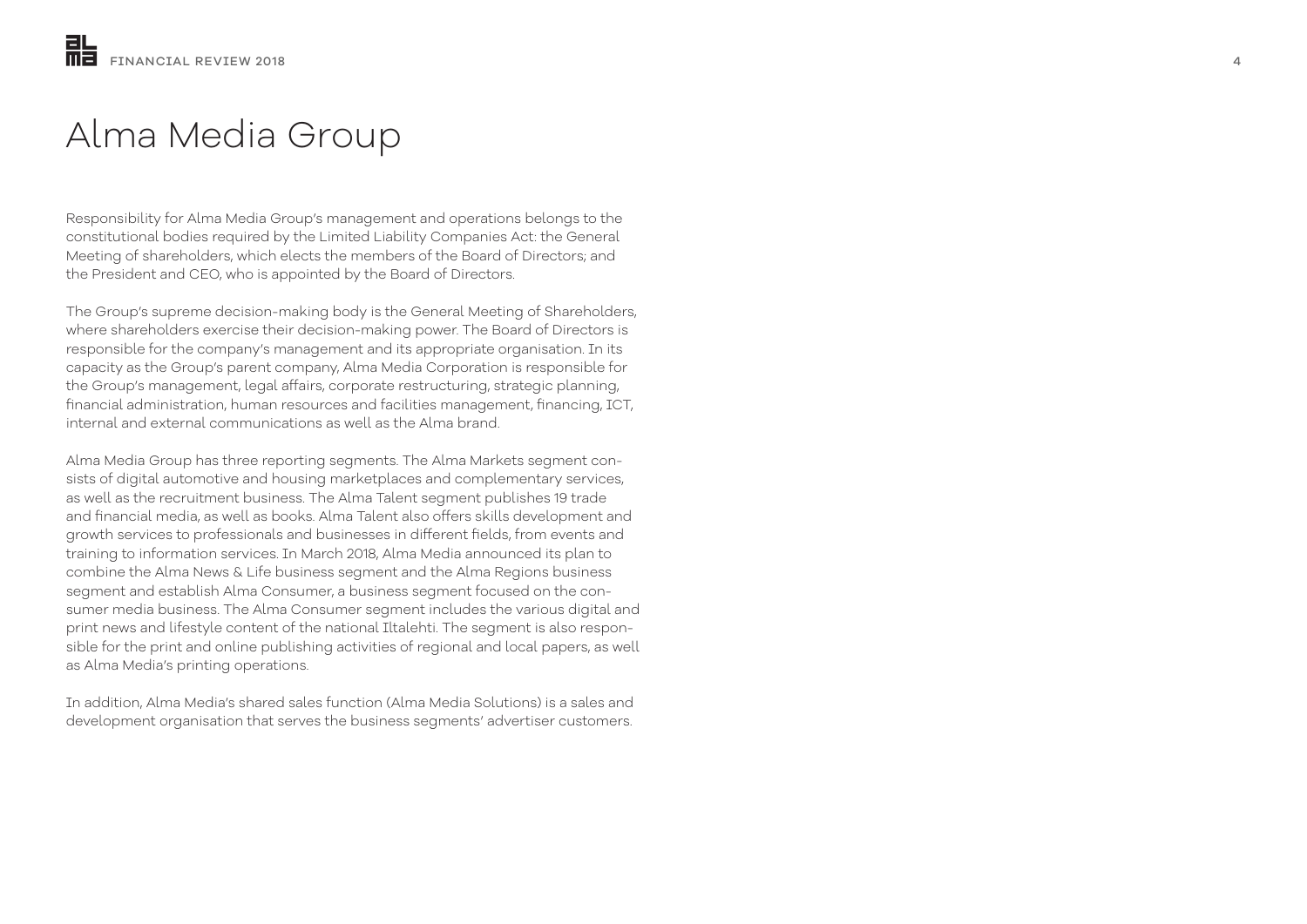# Board of Directors of Alma Media Corporation

The Shareholders' Nomination Committee of Alma Media Corporation prepares a proposal for the General Meeting regarding the composition and remuneration of the Board of Directors. The Board of Directors shall comprise no fewer than three (3) and no more than nine (9) members elected by the Annual General Meeting. The term of office of a member of the Board shall be one (1) year, ending at the close of the Annual General Meeting following their election. The President and CEO of the company may not act as the Chairman of the Board. There is no specific order of appointment of directors. The Annual General Meeting decides on the remuneration and travel allowances of the members of the Board of Directors.

The Board Diversity Policy sets out the principles concerning the diversity of the Board of Directors. The principles are available in their entirety on the Alma Media website: www.almamedia.fi/en/investors/governance/board-of-directors

Pursuant to the Board Diversity Policy, the Board of Directors and its members, as a group, shall have sufficient complementary expertise and experience on matters related particularly to the company's line of business and operations, the management of a listed company, financial statements and financial reporting, internal control and risk management, strategy, acquisitions and corporate governance.

The members of the Board of Directors shall represent diverse expertise and qualifications and the diversity of the members' age and gender distribution, academic and professional backgrounds and experience of international business shall support the company's business and its development. Members of the Board of Directors shall possess the necessary qualifications and the opportunity to dedicate sufficient time to their duties as members of the Board. The number of members and composition of the Board of Directors shall enable the effective fulfilment of the Board's responsibilities. Both genders shall be represented on the Board of Directors.

### Composition of the Board and Shareholdings of Members

The Annual General Meeting 2018 elected the following members to the Board of Directors: Peter Immonen, Matti Korkiatupa, Esa Lager, Alexander Lindholm, Petri Niemisvirta, Päivi Rekonen, Catharina Stackelberg-Hammarén and Heike Tyler. The Chairman of the Board of Directors was Petri Niemisvirta and the Deputy Chairman was Catharina Stackelberg-Hammarén.



#### Petri Niemisvirta

Managing Director, Mandatum Life Insurance Company Limited; Member of the Group Executive Committee, Sampo plc 2001– Chairman of the Board 2018–, Deputy Chairman of the Board 2011–2018, member of the Nomination and Compensation Committee, expert member of Alma Media's Shareholders' Nomination Committee

Born: 1970 LL.M.

#### **Essential work experience**

- Managing Director, Evli Life Ltd 2000–2001
- Product Manager (unit-linked insurance), Sampo Life Insurance Company Limited 1999–2000
- Life Insurance Sales Manager, Kaleva Mutual Insurance Company/Sampo Life Insurance Company Limited 1995–1999

#### **Principal positions of trust**

- World Wide Fund For Nature, Finland, Member of the Council 2018–
- Topdanmark A/S, Member of the Board 2017–
- Kaleva Mutual Insurance Company, Member of the Board 2013–, Chairman of the Board 2014–
- Varma Mutual Pension Insurance Company, Member of the Board 2014–
- Confederation of Finnish Industries EK, Chairman of Finance and Tax Commission 2011–2016, Member 2017–
- BenCo Insurance Holding B.V. (Netherlands), Member of the Board 2009–

#### Finnish citizen Independent of the company and its significant shareholders

### **Shareholding on 31 December 2018**

21,949 Alma Media Corporation shares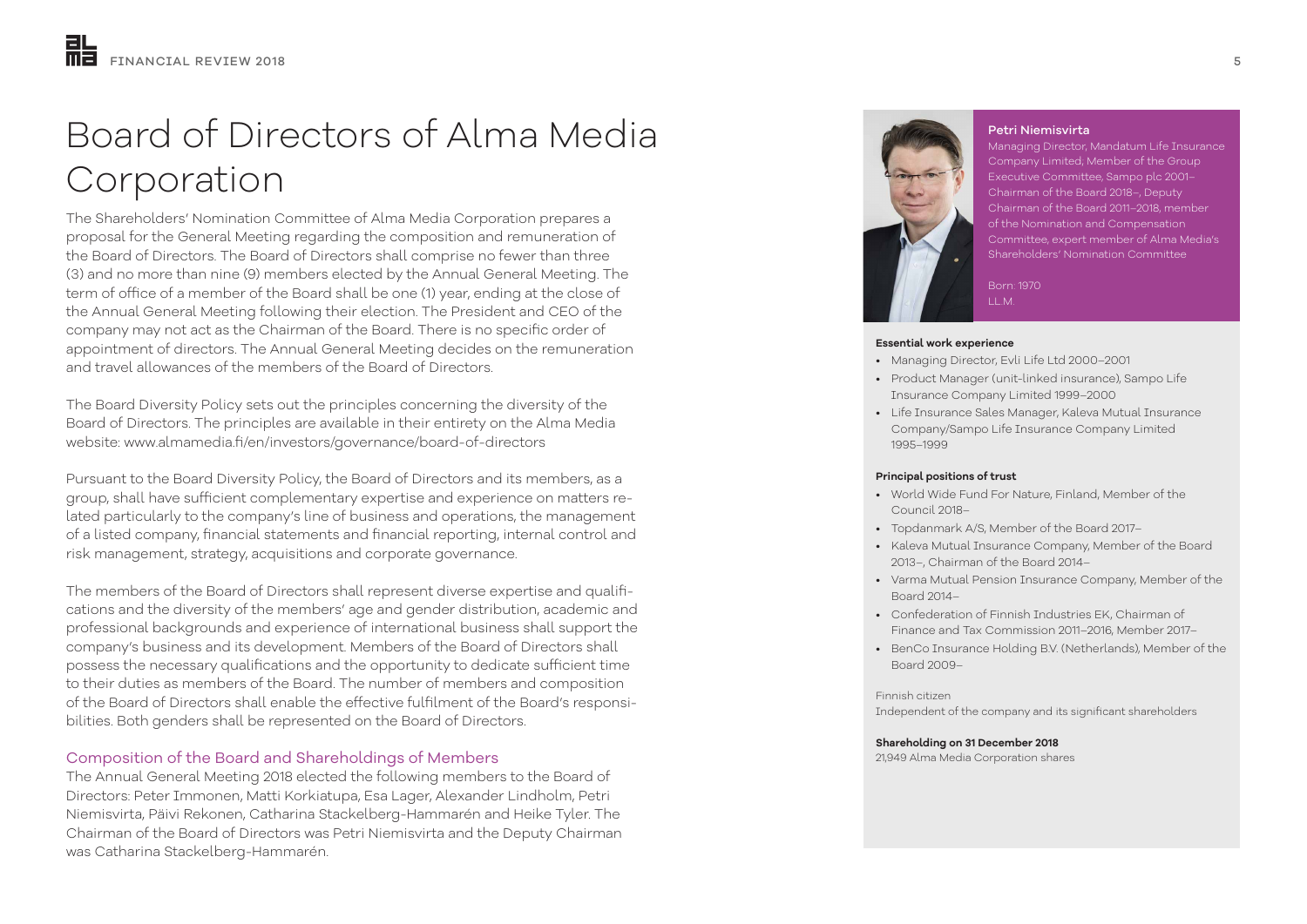

Catharina Stackelberg-Hammarén Founder and CEO, Marketing Clinic Oy,  $2004-$ 

Member of the Board 2009–, Deputy Chairman of the Board 2018–, Member of the Nomination and Compensation Committee

Born: 1970 M.Sc. (Econ.), Hanken School of Economics

#### **Essential work experience**

- CEO, Marketing Clinic Oy, 2004–
- Managing Director, Coca-Cola Finland, 2003–2004 and 2000–2002
- Managing Director, Coca-Cola AB 2002–2003
- Marketing Director, Coca-Cola Nordic & Baltic Division Copenhagen 2000
- Consumer Marketing Manager, Coca-Cola Finland, 1996–2000
- Marketing Manager, Sentra plc, 1994–1996

#### **Principal positions of trust**

- Marimekko Oyj, Member of the Board 2014–
- Aktia Bank Abp, Member of the Board 2012–
- Marketing Clinic Oy, Member of the Board 2004–
- Scan Securities Ab, Member of the Board 1996–

#### Finnish citizen

Independent of the company and its significant shareholders

**Shareholding on 31 December 2018** 23,164 Alma Media Corporation shares



Peter Immonen WIP Asset Management Oy, Chairman of the Board 2005– Member of the Board 2018–, Chairman of the Nomination and Compensation Committee

Born: 1959 M.Sc. (Econ.)

### **Essential work experience**

• WIP Asset Management Oy: Chairman of the Board 1995– 2001 and 2005–, Managing Director 2002–2005

#### **Principal positions of trust**

- Mariatorp Oy, Member of the Board 2015–
- Wipunen varainhallinta Oy, Member of the Board 2005–
- Cargotec Corporation, Member of the Board 2005–
- Dasos Capital Oy, Member of the Board 2010–
- Finsilva Oyj, Member of the Board 2015–

#### Finnish citizen

Independent of the company, but not independent of its significant shareholder

#### **Shareholding on 31 December 2018**

1,473 Alma Media Corporation shares



Matti Korkiatupa Member of the Board 2016–, Member of the Nomination and Compensation Committee

Born: 1955 Master of Agriculture

#### **Essential work experience**

- Chief Executive Officer, Ilkka-Yhtymä Oyj 1999–2017
- Chief Executive Officer, I-Mediat Oy, 2010–2017
- Regional Director, Tapiola Group 1992–1998

#### **Principal positions of trust**

- Arena Partners Oy, Chairman of the Board 2000–2004 and 2010–2017, Deputy Chairman 2006–2010
- Alma Mediapartners Oy, Member of the Board 2010–2017
- I-Print Oy, Chairman of the Board 2007–2017
- Lännen Media Oy, Member of the Board 2014–2017
- The Finnish Newspapers Association, Member of the Board 2000–2017, Deputy Chairman of the Board 2009–2010, Chairman of the Board 2011–2013
- WAN-IFRA, Member of the Board 2009–2014
- Finnmedia: Member of the Board 2011–2013

#### Finnish citizen

Independent of the company, but not independent of its significant shareholder

#### **Shareholding on 31 December 2018**

7,344 Alma Media Corporation shares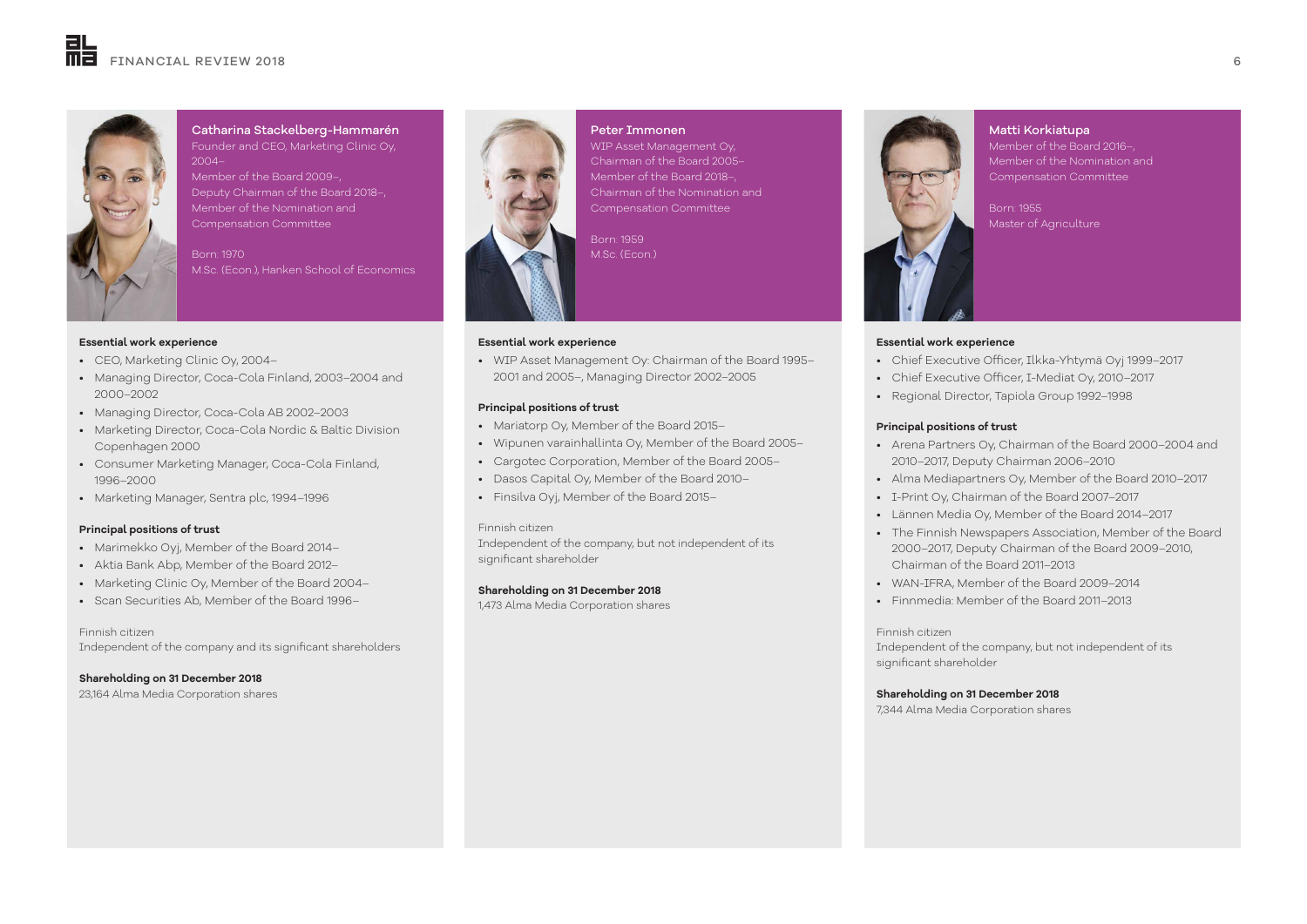

Esa Lager Member of the Board 2014–, Chairman of the Audit Committee

Born: 1959 LL.M., M.Sc. (Econ.)

#### **Essential work experience**

- Deputy CEO, Outokumpu Group, 2011–2013
- Chief Financial Officer (CFO), Outokumpu Group, 2005–2013
- Director, Financing and Administration, Outokumpu Group, 2001–2004
- Director, Financing, Outokumpu Group, 1995–2000
- Vice President, Outokumpu Group, 1991–1994
- Various expert and managerial positions (Head Office foreign operations and the London branch), Kansallis-Osake-Pankki, 1984–1990

#### **Principal positions of trust**

- Stockmann Oyj, Member of the Board 2017–
- SATO Oyj, Member of the Board 2016–, Chairman of the Board 2015–2016, Deputy Chairman of the Board 2014–2015
- Suomen Teollisuussijoitus Oy, Chairman of the Board 2015–, Member of the Board 2014–2015
- Terrafame Oy, Member of the Board 2015–
- Ilkka-Yhtymä Oyj, Member of the Board 2011–, Deputy Chairman of the Board 2014–
- Olvi Plc, Deputy Chairman of the Board, Member of the Board 2002–2016, Chairman of the Board 2016–2017, Member of the Board 2017–2018

#### Finnish citizen

Independent of the company, but not independent of its significant shareholder

**Shareholding on 31 December 2018**

15,298 Alma Media Corporation shares



**Principal positions of trust**

Board/Chairman 2008–

2010–

Finnish citizen

significant shareholder

**Shareholding on 31 December 2018** 1,473 Alma Media Corporation shares

• Otava Ltd: Member of the Board 2008–

• Nettix Oy: Chairman of the Board 2016– • Kirjavälitys Oy: Chairman of the Board 2013– • Mediapool, Chairman of the Executive Group 2018–

Alexander Lindholm Otava Group, CEO 2010– Member of the Board 2018-Member of the Audit Committee

Born: 1969 **BBA** 

• Yhtyneet Kuvalehdet /Otavamedia, CEO 2008–2012 • Yhtyneet Kuvalehdet: Publishing Director 2005–2007 • Yhtyneet Kuvalehdet: Sales Director 2001–2004

• Yhtyneet Kuvalehdet Oy/Otavamedia Ltd, Member of the

• Otava Publishing Company Ltd: Chairman of the Board

Independent of the company, but not independent of its

• Suomalainen Kirjakauppa Ltd: Chairman of the Board 2011–



#### Päivi Rekonen

Independent strategy advisor 2018– Member of the Board 2018–, Member of the Audit Committee

Born: 1969 M.Sc. (Econ.), M.Sc. (Soc.Sci.)

#### **Essential work experience**

- Managing Director, Group Technology, UBS, 2014–2018
- Senior Vice President, Global Head of Digital Strategy, Adecco Group 2011–2012
- Head of IT, Credit Suisse 2007–2009
- Various leadership roles, Cisco Systems 1998–2007
- Various leadership roles, Nokia 1990–1998

#### **Principal positions of trust**

- F-Secure, Member of the Board 2017–
- Efecte, Member of the Board 2018–
- Konecranes, Member of the Board 2018–
- UNOPS, Member of Strategy Advisory Board 2018–

#### Finnish citizen

Independent of the company and its significant shareholders

#### **Shareholding on 31 December 2018**

1,473 Alma Media Corporation shares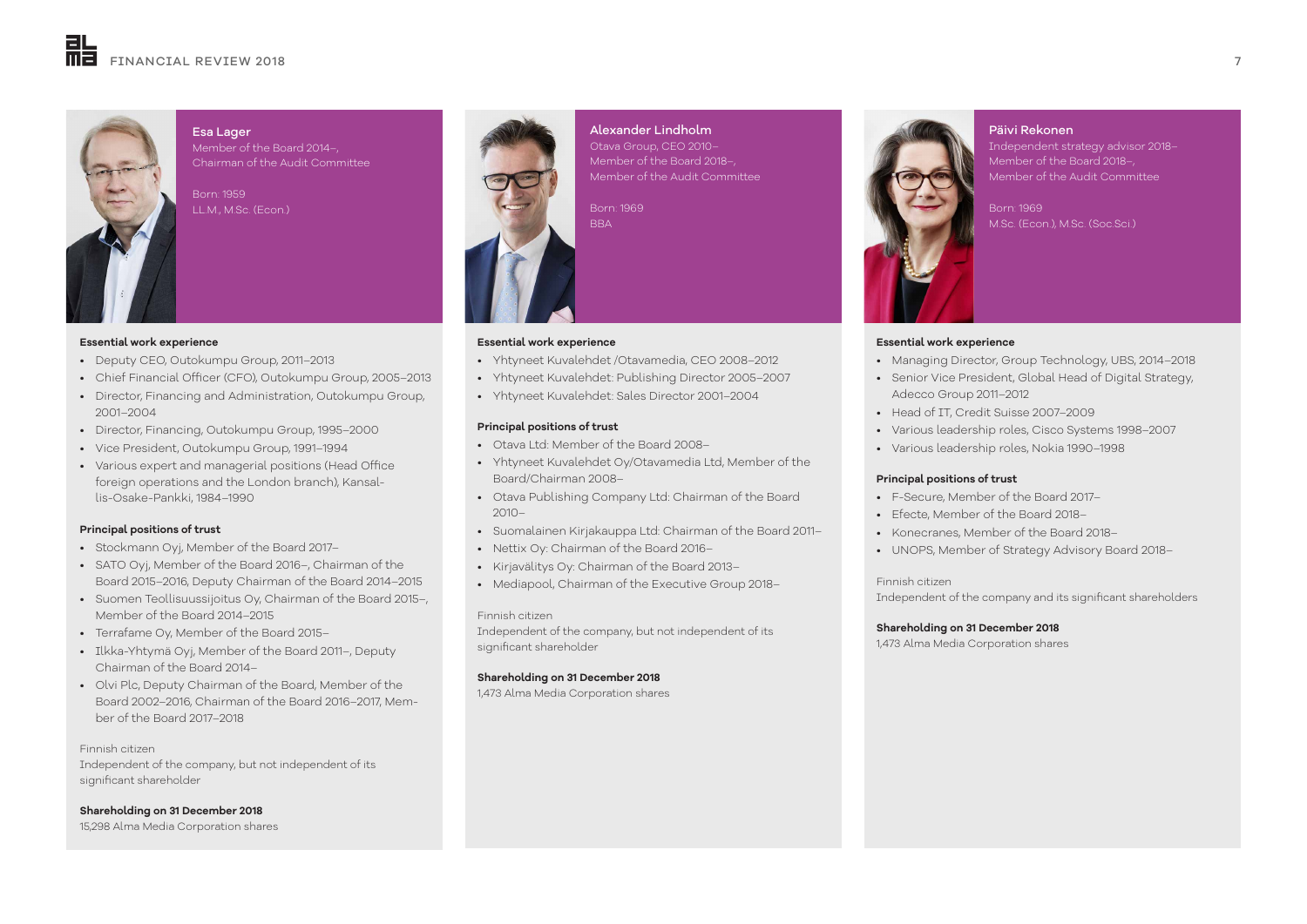

#### Heike Tyler

Entrepreneur, advisor and investor in startups in the digital space 2016– Member of the Board 2018–, Member of the Audit Committee

Born: 1969 Master's degree in German and Slavonic literature, MBA (HBS/IMD)

#### **Essential work experience**

- Entrepreneur, focusing on digital transformation and restructuring in different industries. Amongst other positions, has worked as Senior Advisor for The Boston Consulting Group and as an Independent Operational Partner for the private equity firm Advent International 2016–
- CEO of Sanoma Media Russia & CEE and member of Executive Management Group, Sanoma Corporation 2012–2015
- CEO, Bertelsmann Media Poland 2002–2011
- CEO, Swiat Ksiazki sp.z o.o (Random House) 2002–2011
- CEO and founder, i-Connex AG, digital content platform for lawyers and tax advisors 1998–
- Managing Director of Bertelsmann Professional Information Poland 1995–1998

#### **Principal positions of trust: -**

German citizen Independent of the company and its significant shareholders

**Shareholding on 31 December 2018** 1,473 Alma Media Corporation shares



# Harri Suutari President and CEO, Componenta Oyj

the Board 2013–2018, Member of the Nomination and Compensation Committee, expert member of Alma Media's Shareholders' Nomination **Committee** 

Born: 1959 Civil Engineer

#### **Essential work experience**

- PKC Group, President and CEO, 2002–2005 and 2008–2012
- Ponsse Oyj, President and CEO, 1994–2000
- Kajaani Automatiikka Oy, President 1984–1996

#### **Principal positions of trust on 14 March 2018**

- Talgraf Oy, Chairman of the Board 2017–
- JOT-Automation Oy, Member of the Board 2017–
- The Federation of Finnish Technology Industries, Member of the Board 2014–
- Oy M-Filter Ab, Member of the Board 2010–

#### Finnish citizen

Independent of the company and its significant shareholders

#### **Shareholding on 14 March 2018**

70,932 Alma Media Corporation shares

Mitti Storckovius (Member of the Board until 14 March 2018) Chief Strategy Officer, Helsinki Deaconess Institute

Member of the Board 2016–2018, Member of the Nomination and Compensation Committee

Master of Social Sciences, MBA

#### **Essential work experience**

- Chief Strategy Officer, Helsinki Deaconess Institute 2016–
- Director, Head of Business Analytics in Devices Marketing, Microsoft 2014–2016
- Director, Head of Global Business Operations for Mobile Phones, Nokia 2012–2014
- Director, Head of Extended Product Management for Windows Phones, Nokia 2011–2012
- Director, Sustainability (Head of all environmental and ethical initiatives for Devices), Nokia 2008–2010
- Director, Strategic Marketing, technology strategy and corporate strategy, Nokia 2004–2007
- Consultant and Engagement Manager, McKinsey&Company 1997–2004

#### **Principal positions of trust on 14 March 2018**

- Rinnekoti Foundation, Member of the Board 2016–
- Diakonia College of Finland, Member of the Board 2017–

Finnish citizen Independent of the company and its significant shareholders

**Shareholding on 14 March 2018** 10,499 Alma Media Corporation shares

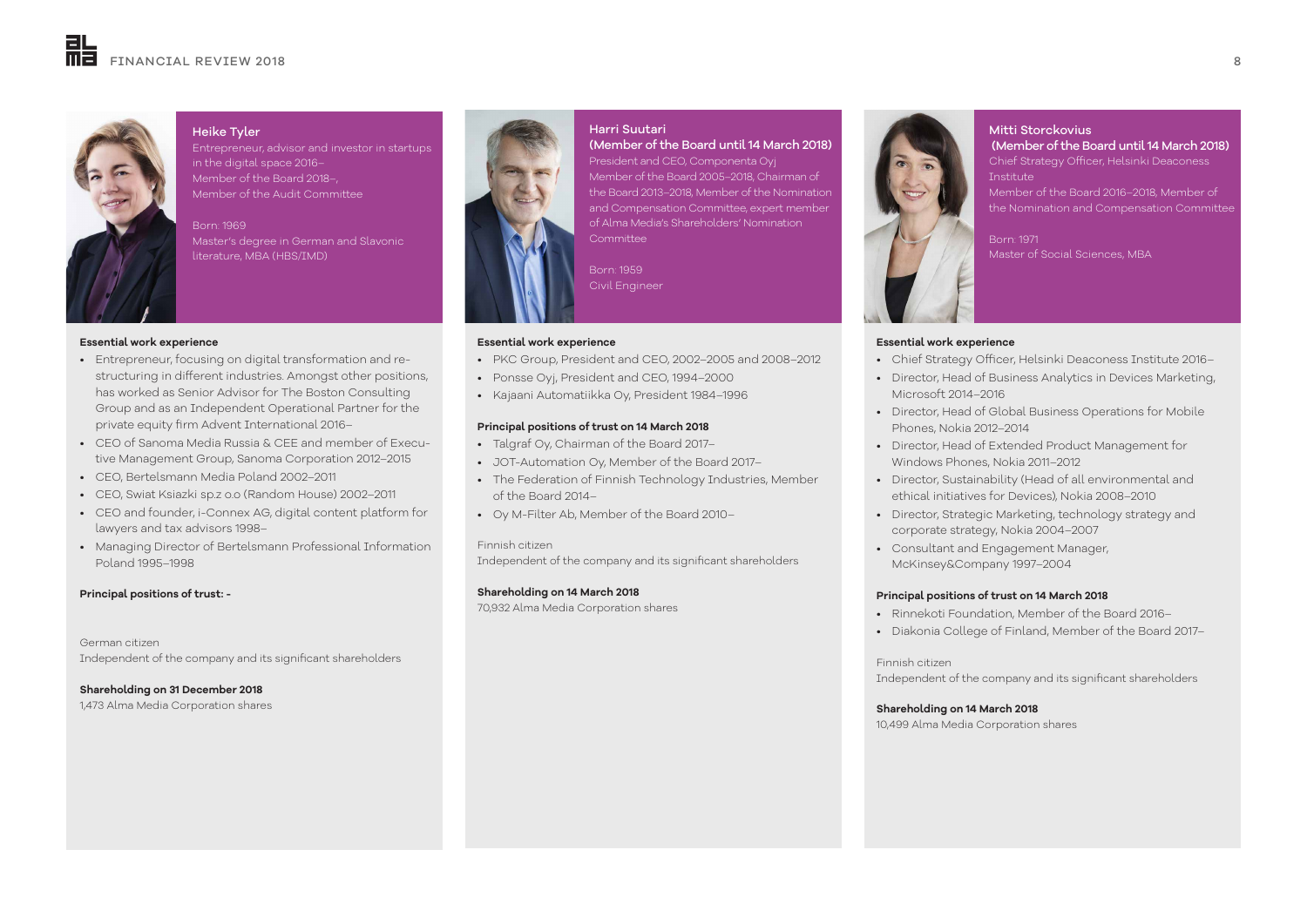It is the duty of the members of the Board of Directors to provide the Board of Directors with sufficient information for the assessment of their competence and independence. The Board of Directors has assessed that, with the exception of Peter Immonen, Matti Korkiatupa, Esa Lager and Alexander Lindholm, the members of the Board are independent of the company and its significant shareholders. The members mentioned hereinabove are assessed to be independent of the company but not independent of its significant shareholders. Peter Immonen is a member of the Board of Mariatorp Oy, Matti Korkiatupa was previously the Chief Executive Officer of Ilkka-Yhtymä Oyj, Esa Lager is a member of the Board of Ilkka-Yhtymä Oyj and Alexander Lindholm is the CEO of Otava Group.

# Tasks and Responsibilities of the Board of Directors

The Board of Directors is responsible for the company's governance and the due organisation of its operations. The tasks and responsibilities of the Board of Directors are determined by the Finnish Limited Liability Companies Act and the Articles of Association. The detailed working of the Board of Directors is set out in the Board's Charter. Principal tasks of the Board of Directors include confirming the Group's strategy and objectives as well as deciding on significant investments and acquisitions. The Board of Directors monitors the Group's performance through monthly reports and other information provided by the Group's management. The company ensures that all members of the Board of Directors receive adequate information on Alma Media's operations, operating environment and financial position. New members of the Board of Directors are familiarised with Alma Media's operations.

The duties of the Board of Directors include:

- confirming the Group's strategy and objectives, monitoring their implementation, and, if required, initiating corrective action
- considering and approving the interim reports and the annual accounts
- approving strategically significant corporate and real estate acquisitions and disposals as well as investments according to separate investment instructions
- deciding on the Group's capital financing programmes and operations according to a separate treasury policy
- approving the dividend policy and submitting a dividend proposal to the Annual General Meeting
- annually reviewing the main risks associated with the company's operations and the management of these risks; if necessary, giving the President and CEO instructions on how to deal with them, and, if required, initiating corrective action
- approving the principles for the advance approval of non-audit services provided by the auditor
- appointing and, if required, dismissing the President and CEO
- deciding on the Nomination and Compensation Committee's proposal for the terms of employment of the President and CEO and the other members of the Group Executive Team
- confirming the company's organisation based on the CEO's proposal
- confirming the terms of employment of the CEO's direct subordinates based on the CEO's proposal
- based on the President and CEO's proposal, confirm the appointment and dismissal of the editors-in-chief of newspapers and magazines with significant revenue and circulation
- holding a meeting with the company's auditors at least once a year
- deciding on matters that are exceptional and have wide-ranging consequences
- considering other matters that the Chairman of the Board and President and CEO have agreed to be included in the agenda for the Board's meeting. Other Board members are also entitled to put a matter before the Board by notifying the Chairman of such a matter
- representing the company and entitling individuals to represent the company, as well as deciding on procurations
- approving the principles underlying the donation of sums to good causes.

The Board's Charter is available in full on the Alma Media website: http://www.almamedia.fi/en/investors/governance/board-of-directors

The Board convenes approximately 12 times a year according to a previously confirmed timetable and, in addition, whenever necessary. Most meetings are connected with the publication of the company's financial statements and interim reports. Part of the meetings are focused on strategy, and at these meetings the Board discusses the Group's future scenarios and confirms the strategy for each strategy period.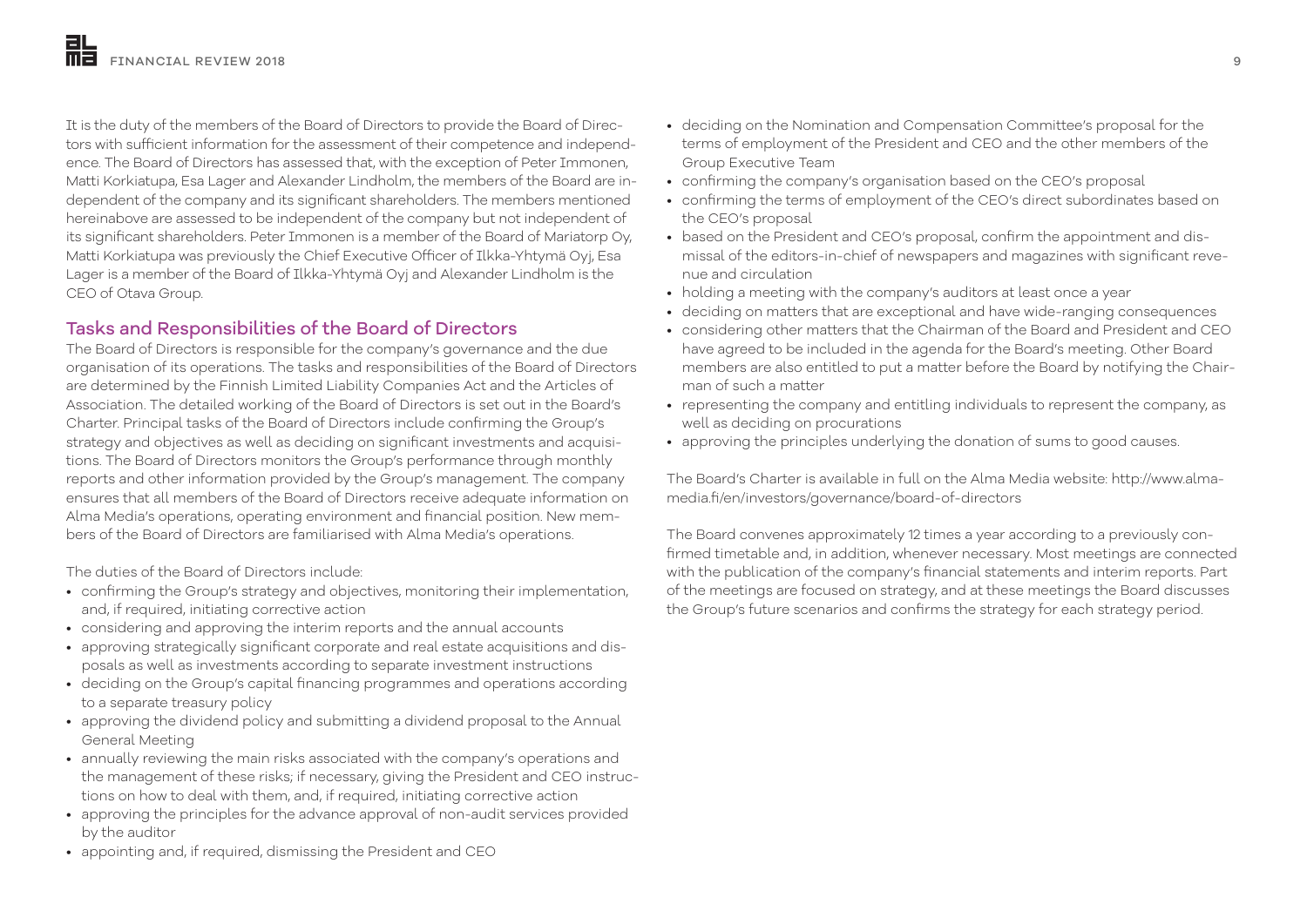In 2018, the Board met 12 times. The attendance of each member is shown in the table below.

| <b>NAME</b>                    | <b>ROLE</b>                   | <b>ATTENDANCE AT THE BOARD</b><br><b>MEETINGS</b> |
|--------------------------------|-------------------------------|---------------------------------------------------|
| Petri Niemisvirta              | Chairman <sup>1)</sup>        | 12/12                                             |
| Harri Suutari                  | Chairman <sup>2</sup>         | 2/2                                               |
| Catharina Stackelberg-Hammarén | Deputy Chairman <sup>3)</sup> | 12/12                                             |
| Peter Immonen                  | Member <sup>4)</sup>          | 10/10                                             |
| Matti Korkiatupa               | Member                        | 12/12                                             |
| Esa Lager                      | Member                        | 12/12                                             |
| Alexander Lindholm             | Member <sup>4)</sup>          | 10/10                                             |
| Päivi Rekonen                  | Member <sup>4)</sup>          | 9/10                                              |
| Mitti Storckovius              | Member <sup>5)</sup>          | 2/2                                               |
| Heike Tyler                    | Member <sup>4)</sup>          | 8/10                                              |

1)Chairman since 14 March 2018, Deputy Chairman until 14 March 2018

2)Chairman until 14 March 2018

3)Deputy Chairman since 14 March 2018, member until 14 March 2018

4)Member since 14 March 2018

5)Member until 14 March 2018

# Assessment of the Board's Performance

In 2018, the Board of Directors evaluated its performance and working methods through self-assessment.

### Permanent Committees

The Board of Directors has established two permanent committees: the Audit Committee and the Nomination and Compensation Committee. At its constitutive meeting after the Annual General Meeting, the Board of Directors elects the members of these committees from among the Board members.

The Board of Directors confirms a written Charter for the committees. The committees report to the Board of Directors.

# Audit Committee

At its constitutive meeting after the Annual General Meeting, the Board of Directors elects a minimum of three members to the Audit Committee from among the Board members, who then elect a Chairman for the Committee. The Audit Committee meets at least four times a year.

As of 14 March 2018, the members of the Audit Committee were Esa Lager, Alexander Lindholm, Päivi Rekonen and Heike Tyler. Esa Lager was the Chairman of the Audit Committee. The Audit Committee's meetings are attended by the company's Auditor, the Group's Chief Financial Officer and General Counsel. Matters to the Committee are presented by the CFO.

The Board of Directors has appointed the Audit Committee to monitor the company's internal control systems. The work of the Audit Committee includes tasks such as evaluating compliance with legislation and regulations; monitoring the auditing process; monitoring and supervising the preparation of the financial statements and other financial reports; approving, in accordance with the principles confirmed by the company's Board of Directors, or giving advance authorisation to the Chairman of the Audit Committee to approve, all permitted non-audit services provided by the auditor, including their scope and the estimated fees payable for them; and monitoring significant financial, financing and tax risks; and monitoring the company's fiscal position.

The Charter of the Audit Committee is available in full on the Alma Media website: www.almamedia.fi/en/investors/governance/board-of-directors

The Audit Committee convened five times in 2018. The attendance of each member is shown in the table below.

| <b>NAME</b>                    | <b>ROLE</b>          | <b>ATTENDANCE AT THE</b><br><b>COMMITTEE MEETINGS</b> |
|--------------------------------|----------------------|-------------------------------------------------------|
| Esa Lager                      | Chairman             | 5/5                                                   |
| Matti Korkiatupa               | Member <sup>1)</sup> | 1/1                                                   |
| Alexander Lindholm             | Member <sup>2)</sup> | 4/4                                                   |
| Päivi Rekonen                  | Member <sup>2)</sup> | 4/4                                                   |
| Catharina Stackelberg-Hammarén | Member <sup>1)</sup> | 1/1                                                   |
| Heike Tyler                    | Member <sup>2)</sup> | 2/4                                                   |

1) Member until 14.3.2018

2) Member since 14.3.2018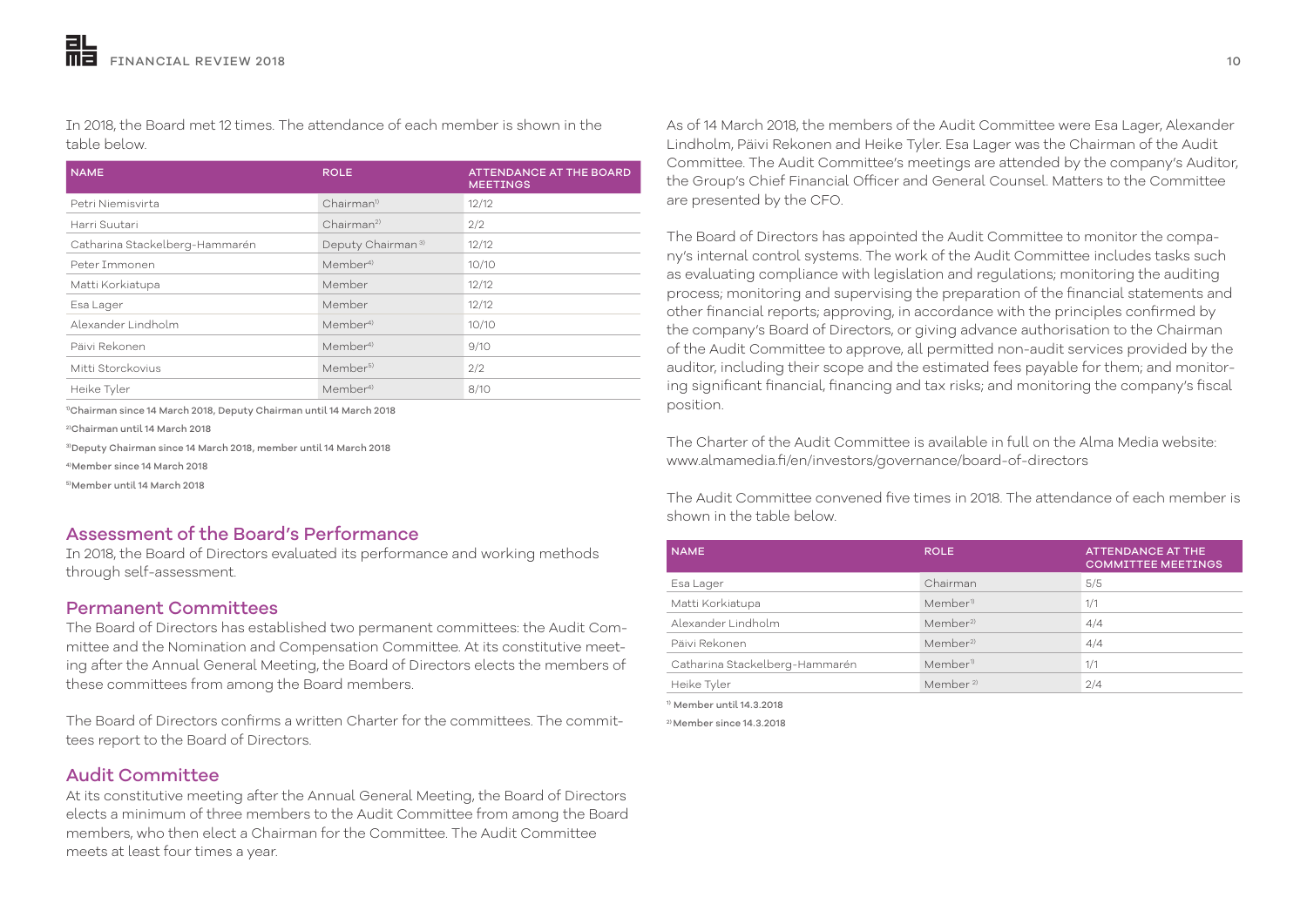# Nomination and Compensation Committee

At its constitutive meeting after the Annual General Meeting, the Board of Directors elects the members to the Nomination and Compensation Committee from among the Board members. The Nomination and Compensation Committee comprises four members, who elect a Chairman for the Committee. On 14 March 2018, Matti Korkiatupa, Petri Niemisvirta and Catharina Stackelberg-Hammarén were elected as members of the Nomination and Compensation Committee and Peter Immonen as Chairman of the Committee.

The principal task of the Nomination and Compensation Committee is to prepare matters for the Board concerning appointments, compensation, incentive systems, the self-evaluation of the Board and the development of good governance.

In the Nomination and Compensation Committee, the matters concerning compensation are presented by the President and CEO.

The Charter of the Nomination and Compensation Committee is available in full on the Alma Media website: www.almamedia.fi/en/investors/governance/board-of-directors

The Nomination and Compensation Committee convened eight times in 2018 to consider matters according to its Charter. The attendance of each member is shown in the table below.

| <b>NAME</b>                    | <b>ROLE</b>            | <b>ATTENDANCE AT THE</b><br><b>COMMITTEE MEETINGS</b> |
|--------------------------------|------------------------|-------------------------------------------------------|
| Peter Immonen                  | Chairman <sup>1</sup>  | 6/6                                                   |
| Petri Niemisvirta              | Chairman <sup>2)</sup> | 8/8                                                   |
| Matti Korkiatupa               | Member <sup>3)</sup>   | 6/6                                                   |
| Catharina Stackelberg-Hammarén | Member <sup>3)</sup>   | 6/6                                                   |
| Mitti Storckovius              | Member <sup>4)</sup>   | 2/2                                                   |
| Harri Suutari                  | Member <sup>4)</sup>   | 2/2                                                   |

1) Chairman since 14 March 2018

2) Chairman until 14 March 2018, member since March 14 2018

3) Member until 14 March 2018

4) Member since 14 March 2018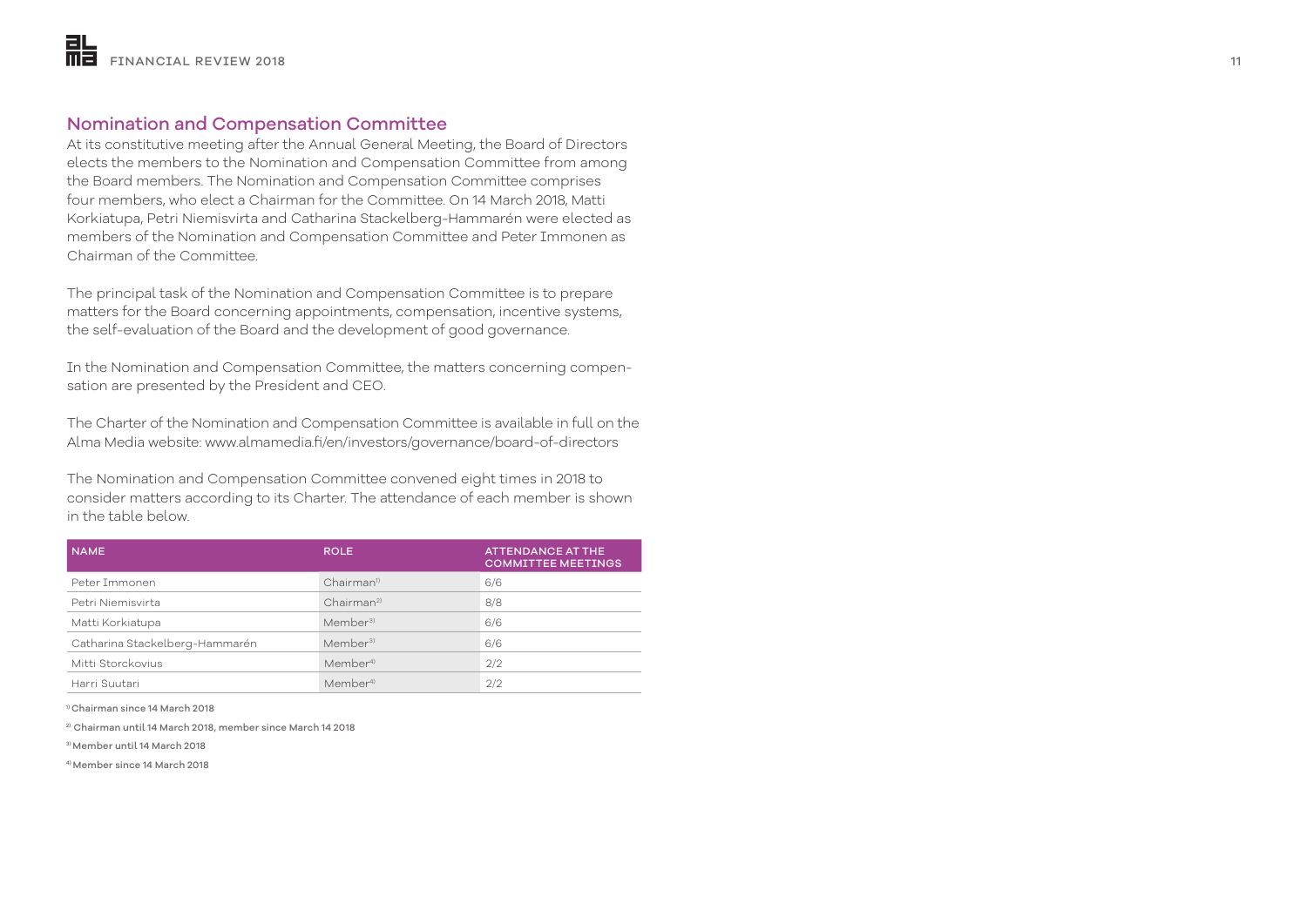# The Shareholders' Nomination Committee

The Nomination Committee's duties include preparing proposals related to the election and remuneration of the members of the Board of Directors to the Annual General Meeting.

The Shareholders' Nomination Committee consists of four members appointed by Alma Media's four largest shareholders, and the members elect a chairman from among their number.

The shareholders with the right to appoint members representing shareholders to the Nomination Committee are the four largest shareholders who are registered in the company's shareholder register maintained by Euroclear Finland Ltd on 30 September in the calendar year preceding the Annual General Meeting.

In 2018, the following were appointed as members of Alma Media's Nomination Committee: Timo Aukia, Chairman of the Board of Directors, Ilkka Group; Peter Immonen, Member of the Board of Mariatorp Oy; Henrik Ehrnrooth, Chairman of the Board of Otava Oy; and Timo Sallinen, Head of Listed Securities, Varma Mutual Pension Insurance Company. At the constitutive meeting, Henrik Ehrnrooth was elected Chairman of the Shareholders' Nomination Committee. In addition, the Chairman of the Board of Directors of Alma Media Corporation, Petri Niemisvirta, acts as an expert member in the Nomination Committee.

More information on the members of the Shareholders' Nomination Committee of Alma Media Corporation in 2018 is presented in the table below:

| <b>NAME</b>                                                                                                                                                                                                                                        | <b>ROLE</b> |
|----------------------------------------------------------------------------------------------------------------------------------------------------------------------------------------------------------------------------------------------------|-------------|
| Henrik Ehrnrooth<br>Born in 1954, B.Sc. (Forest Econ.), M.Sc. (Econ.)<br>Chairman of the Board of Directors, Pöyry Oyj, Otava Oy and CLC (Climate Leadership<br>Coalition)<br>Shareholding on 31 December 2018:<br>0 Alma Media Corporation shares | Chairman    |
| Timo Aukia<br>Born in 1973, M.Sc. (Econ.)<br>Managing Director, Timo Aukia Oy & Jaakko Aukia Oy<br>Shareholding on 31 December 2018:<br>5,246 Alma Media Corporation shares                                                                        | Member      |

| <b>NAME</b>                                                                                                                                                                                                                                                                                                                                                                   | <b>ROLE</b>                                   |
|-------------------------------------------------------------------------------------------------------------------------------------------------------------------------------------------------------------------------------------------------------------------------------------------------------------------------------------------------------------------------------|-----------------------------------------------|
| Peter Immonen<br>Born in 1959, M.Sc. (Econ.)<br>Chairman of the Board of Directors, WIP Asset Management, Member of the Board of<br>Directors of Mariatorp Oy<br>Shareholding on 31 December 2018:<br>1,473 Alma Media Corporation shares                                                                                                                                     | Member                                        |
| Timo Sallinen<br>Born in 1970, M.Sc. (Econ.)<br>Head of Listed Securities, Varma Mutual Pension Insurance Company<br>Shareholding on 31 December 2018:<br>0 Alma Media Corporation shares                                                                                                                                                                                     | Member                                        |
| Petri Niemisvirta<br>Born: 1970, LL.M.<br>Managing Director, Mandatum Life Insurance Company Limited; Member of the Group<br>Executive Committee, Sampo plc 2001-<br>Chairman of the Board 2018-, Deputy Chairman of the Board 2011-2018, member of the<br>Nomination and Compensation Committee<br>Shareholding on 31 December 2018:<br>21,949 Alma Media Corporation shares | Expert member<br>during the<br>2018-2019 term |
| Harri Suutari<br>Born: 1959, Civil Engineer<br>President and CEO, Componenta Oyj<br>Chairman of the Board of Directors of Alma Media,<br>Member of the Board's Nomination and Compensation Committee until 14 March 2018<br>Shareholding on 14 March 2018:<br>70,932 Alma Media Corporation shares                                                                            | Expert member<br>during the<br>2017/2018 term |

The members of the Shareholders' Nomination Committee are not entitled to remuneration for their membership in the Committee, but their travel expenses are compensated in accordance with the company's travel policy.

The Shareholders' Nomination Committee convened three times during its term of office in 2018–2019: November 2018, December 2018 and January 2019. All of the members Shareholders' Nomination Committee attended each of the meetings, excluding Timo Sallinen, who did not attend the meeting in November 2018.

The Shareholders' Nomination Committee issued a proposal on 30 January 2019 to the Annual General Meeting to be held on 15 March 2019.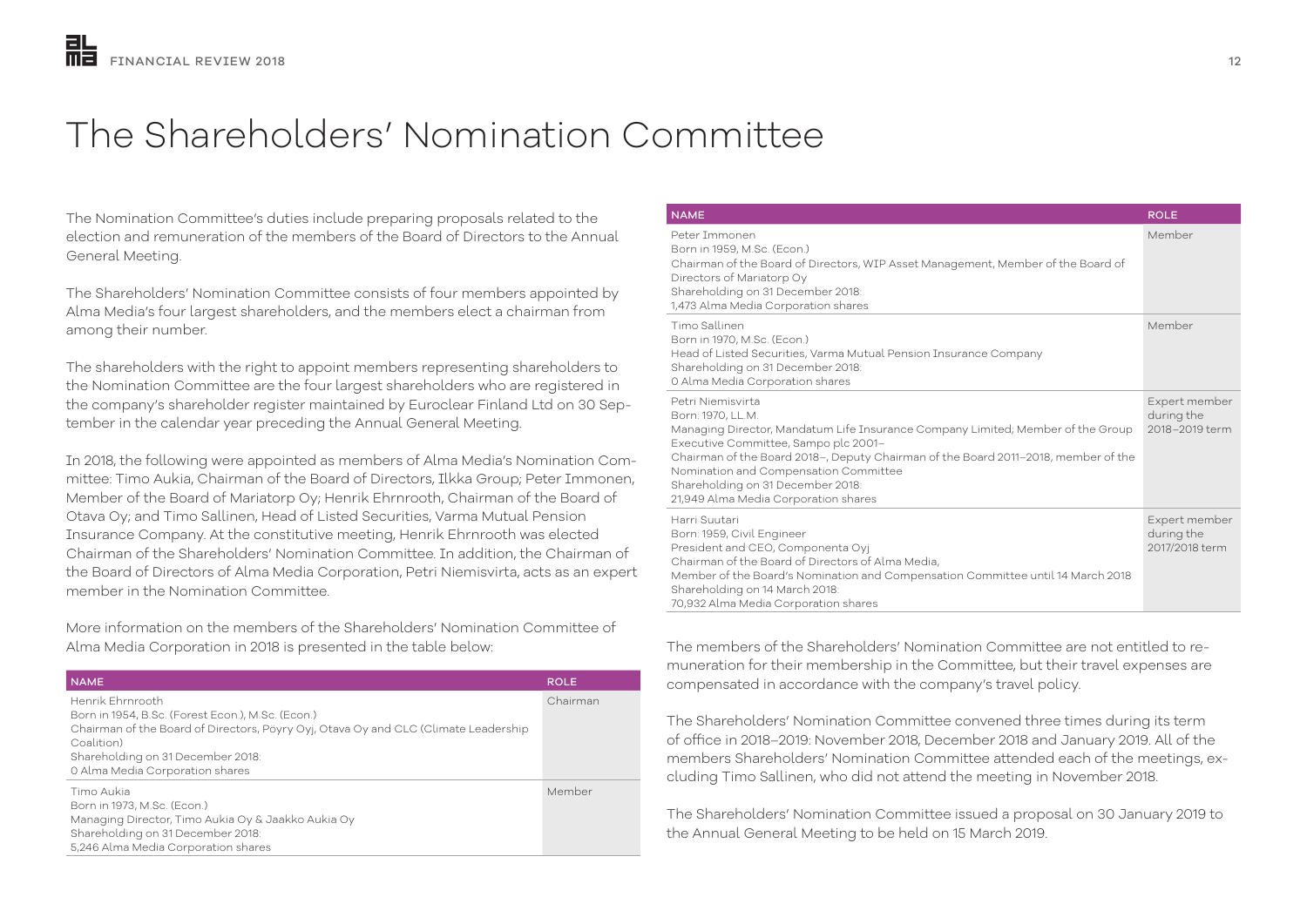# President & CEO and Group Executive Team of Alma Media Corporation

The President and CEO of Alma Media Corporation is Mr Kai Telanne, MSc (Econ), born 1964.

The President and CEO is responsible for the day-to-day management of the company in accordance with the guidelines and instructions of the Board of Directors. The President and CEO is responsible for the company's accounts conforming to legislation and its assets being reliably managed. The President and CEO must supply all the information necessary for the appropriate working of the Board of Directors to the Board or any of its members.

The President and CEO may undertake matters that are exceptional or have wide-ranging consequences with regard to the scope and nature of the company's business only through authorisation by the Board of Directors or in circumstances in which it is not possible to wait for the Board's decision without causing essential damage to the company's operation. In the latter case, the Board must be notified of the action taken as soon as possible.

The President and CEO, Mr Kai Telanne, is supported by a Group Executive Team, in 2018 comprising Kari Kivelä (Senior Vice President, Alma Consumer), Raimo Mäkilä (Senior Vice President, Alma Markets), Juha-Petri Loimovuori (Managing Director, Alma Talent), Tiina Järvilehto (Senior Vice President, Alma Media Solutions), Santtu Elsinen (CDO), Virpi Juvonen (Senior Vice President, Human Resources), Mikko Korttila (General Counsel), Elina Kukkonen (Senior Vice President, Communications and Brand) and Juha Nuutinen (CFO). The former Senior Vice President of Alma Regions, Kari Juutilainen, retired on 30 June 2018. The members of the executive team take turns acting as secretary to the Group Executive Team.

The Group Executive Team prepares the monthly reports, investments, Group guidelines and policies, the strategy and other long-term plans, action plans covering the following 12 months and the financial statements for confirmation by the Board of Directors. The Group Executive Team met 24 times in 2018.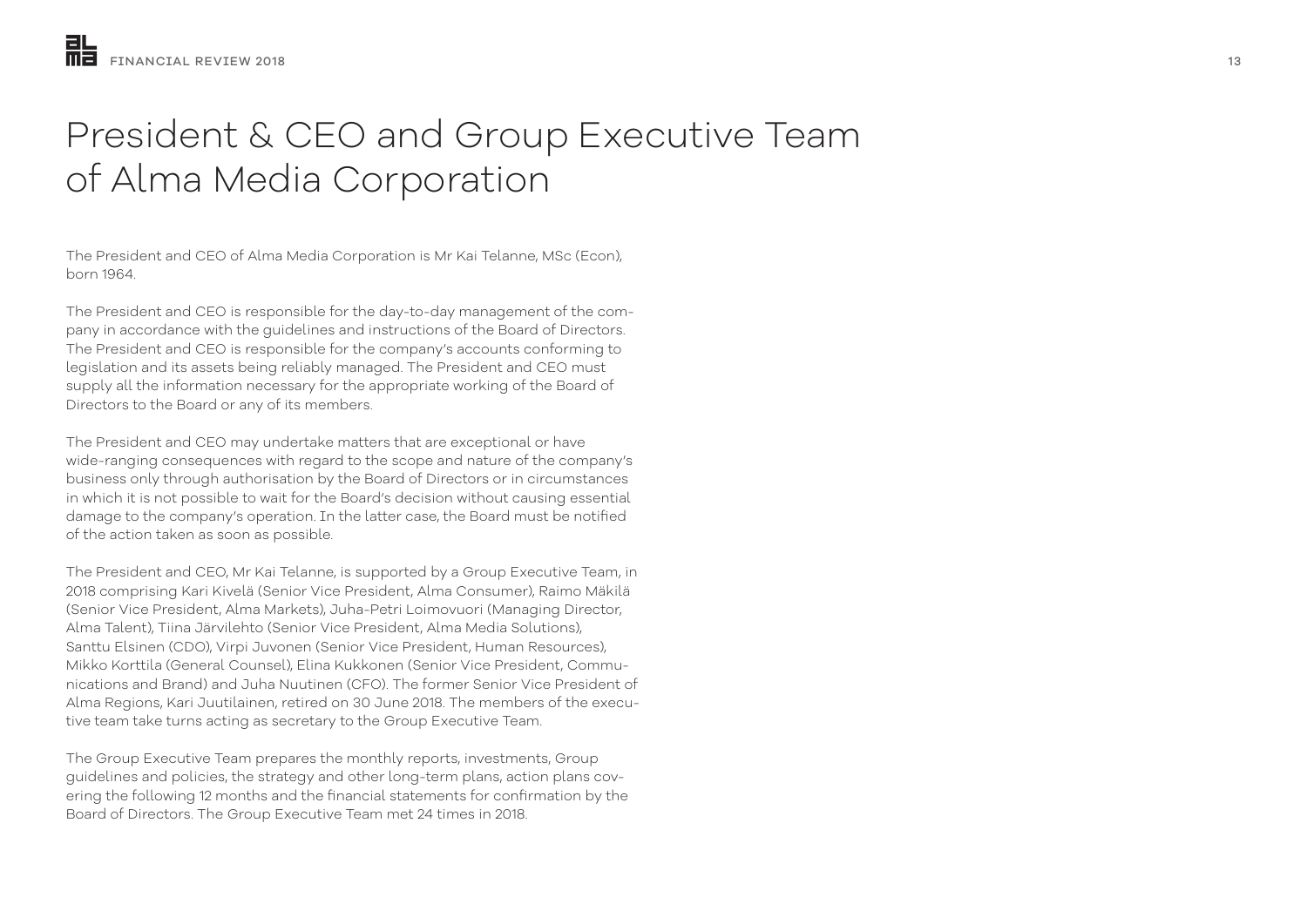

**Kai Telanne** President and CEO, Chairman of the Group Executive Team In the current position 2005– Born: 1964 Member of the Group Executive Team 2005– M.Sc. (Econ.)

#### **Essential work experience**

- Kustannus Oy Aamulehti: Managing Director, 2001–2005
- Kustannus Oy Aamulehti: Deputy Managing Director, 2000–2001
- Kustannus Oy Aamulehti: Marketing Director, 1999–2000
- Suomen Paikallissanomat Oy: Marketing Director, 1996–1999
- Kustannus Oy Aamulehti: Marketing Manager, 1993–1996
- Kustannus Oy Aamulehti: Sales Manager, 1991–1993
- Kustannus Oy Aamulehti: Research Manager, 1990–1991
- Nokian Paperi Oy: Product Manager, 1989–1990

#### **Principal positions of trust**

- Varma Mutual Pension Insurance Company: Deputy Chairman of the Board 2009–
- Teleste Corporation: Member of the Board 2008–
- Altia Corporation: Deputy Chairman of the Board 2016–
- Tampere Chamber of Commerce & Industry: Member of the Board 2018–

#### **Shareholding on 31 December 2018**

145,120 Alma Media Corporation shares



#### **Essential work experience**

- Talentum Oyj: Business Development Director, member of extended Group Management Team, 2012–2016
- Trainers' House Oyj: Vice President, Business Development, member of the Management Team, 2011–2012
- Satama Interactive Oyj: Director, Business Development, 2005–2010
- Quartal Oy: CEO 2011–, Business Development Director 1998–2005, Creative Director 1997–1998
- Kauppamainos Bozell Oy: Director, Digital media, 1997
- Specialist positions at advertisement agencies and the media, 1994–1996

#### **Principal positions of trust**

- Media Industry Research Foundation of Finland: Board member 2016–
- Digia Oyj: Board member 2018–

#### **Shareholding on 31 December 2018**

14,834 Alma Media Corporation shares and 10,100 shares via Winterfell Capital Oy

#### **Essential work experience**

• Alma Media Corporation: Acting Senior Vice President, Human Resources, December 2012–April 2013

**Virpi Juvonen** Senior Vice President, Human Resources In the current position

Member of the Group Executive Team 2012– M.Sc. (Soc.)

2013– Born: 1963

- Alma Media Corporation: Director, Human Resources, Marketplaces unit, 2011–2012
- Kustannusosakeyhtiö Iltalehti: Human Resources Manager, 2007–2011
- Elisa Corporation: Human Resources Manager, 2004–2007
- Oy Radiolinja Ab: Human Resources Manager, 2002–2004

#### **Principal positions of trust**

• Finla Työterveys Oy: Member of the Board 2017–

#### **Shareholding on 31 December 2018**

16,152 Alma Media Corporation shares



**Tiina Järvilehto**  Senior Vice President,



Born: 1970 Member of the Group Executive Team 2017– M.Sc. (Econ.)

#### **Essential work experience**

- Alma Media Corporation: Senior Vice President, Alma Media Solutions 2015–
- Kauppalehti Oy: Director, Sales and Marketing, 2013–2015
- Iltalehti Oy: Director, Sales and Marketing, 2008–2013
- Iltalehti Oy: Director, Customer Relations, 2006–2008
- Iltalehti Oy: Sales Manager, 2004–2006

#### **Principal positions of trust -**

#### **Shareholding on 31 December 2018**

16,600 Alma Media Corporation shares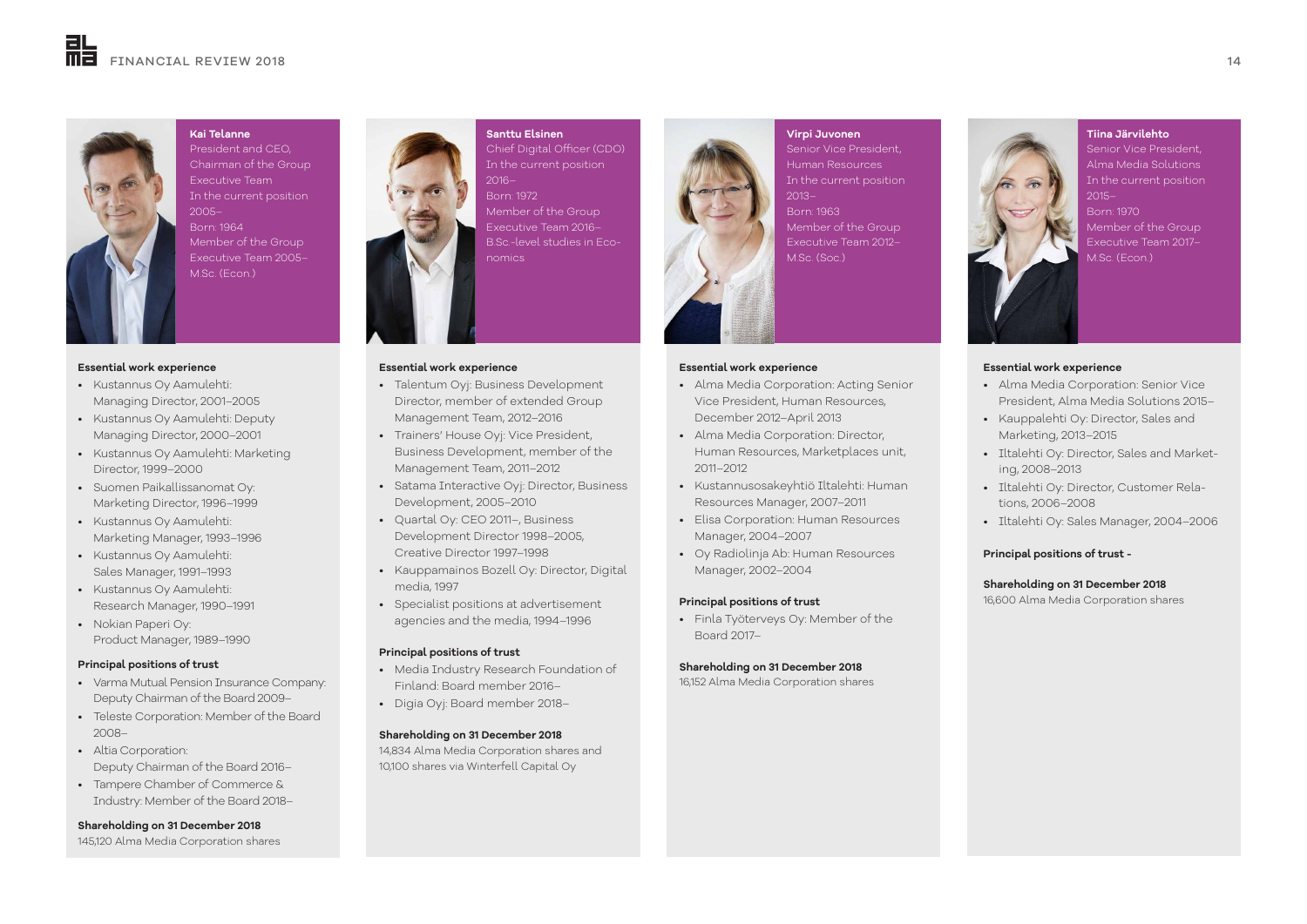

**Kari Kivelä**  Senior Vice President, Alma Consumer In the current position 2018– Born: 1959 Member of the Group Executive Team 2005–

M.Sc. (Soc.), MBA

#### **Essential work experience**

- Iltalehti, Publisher and Senior Editor-in-Chief, 2004–2018
- Startel Oy: Managing Director, 2002– 2004
- Saunalahti Group Corporation: Deputy Managing Director, 2000–2002
- Uutislehti 100 Oy, City-lehti: Managing Director, 1997–2000
- City-lehti: Editor-in-Chief, 1986–1997

#### **Principal positions of trust**

- Media Metrics Finland Oy: Board Member 2015–2018
- Lännen Media Oy: Board Member 2018–
- Etua Oy: Board Member 2018–

#### **Shareholding on 31 December 2018**

35,107 Alma Media Corporation shares



### **Mikko Korttila**  General Counsel, Legal

Affairs, M&A and Corporate Development; Secretary to the Board of Directors of Alma Media In the current position 2007– Born: 1962

Member of the Group Executive Team 2008– Master of Laws, Master of Laws trained on the bench,

#### **Essential work experience**

• Raisio plc: Executive Vice President and General Counsel; member of the Executive Committee 2003–2007

eMBA

- Raisio plc: Executive Vice President, HR and Legal; General Counsel, member of the Executive Committee 2001–2003
- Raisio plc: Legal Counsel, Chemicals and Benecol divisions 1997–2001
- Attorney-at-Law 1990–1997

#### **Principal positions of trust**

- Advisory Board of Finnish Listed Companies: Member 2008–
- International Chamber of Commerce, Finnish Committee: Member of certain working groups 2006–
- Finnish Media Federation (Finnmedia): Member of the Media Policy Group 2007–
- Oy Suomen Tietotoimisto (STT): Member of the Board 2018

#### **Shareholding on 31 December 2018**

24,568 Alma Media Corporation shares



#### Senior Vice President, Communications and Brand

- In the current position 2017–
- Born: 1970 Member of the Group Executive Team 2017– Doctor of Business Administration DBA (KTT)

#### **Essential work experience**

- Alma Media Corporation: Marketing Director, Alma Media Solutions, 2015–2018
- Kauppalehti Oy: Marketing Manager 2006–2015
- Gant / Profashion Oy: Product Manager 2006
- C More Entertainment / Canal+, Sweden: Marketing Manager 2006
- Kustannus Oy Aamulehti: Marketing Manager 2003–2006
- Kustannus Oy Aamulehti: Specialist positions 1999–2003

#### **Principal positions of trust: -**

#### **Shareholding on 31 December 2018**

2,500 Alma Media Corporation shares



#### **Essential work experience**

- Alma Media Corporation: Director, Kauppalehti Group, 2006–2015
- Alma Media: Director, Media Marketing 2004–2006
- Kustannus Oy Aamulehti: Director, Media Sales 2002–2006

#### **Principal positions of trust**

• Oy Suomen Tietotoimisto (STT): Member of the Board 2011–2018

#### **Shareholding on 31 December 2018**

38,319 Alma Media Corporation shares

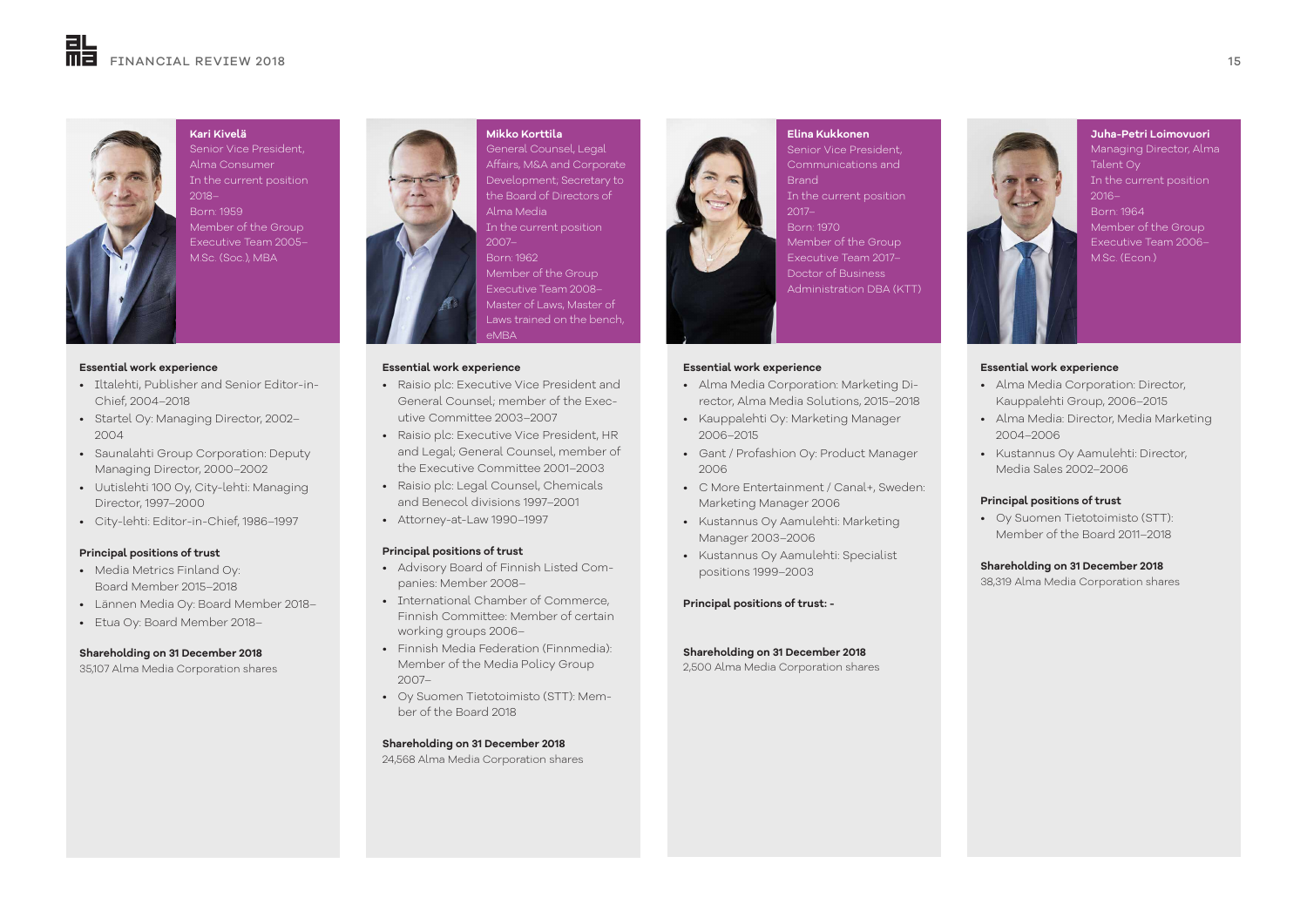

**Raimo Mäkilä**  Senior Vice President, Head of Alma Markets At Alma Media 1998– (at Aamulehti-yhtymä since 1997), in the current position 1999–. Born: 1958 Member of the Group Executive Team 1999– M.Sc. (Eng.)

#### **Essential work experience**

- Alma Media Net Ventures Oy: President 1999–2000
- Alexpress Oy: President 1998
- Helsingin Sanomat: Director, Services, 1994–97

**Principal positions of trust: -**

**Shareholding on 31 December 2018**

44,417 Alma Media Corporation shares



#### **Essential work experience**

- University Properties of Finland Ltd: CFO, member of the Executive Team 2009–2012
- Alma Media Corporation: Group Financial Manager 2005–2009
- IF P&C Insurance Company: Financial Manager 2003–2005
- KPMG Oy: Auditor, APA (as of December 2000) 1996–2003

#### **Principal positions of trust: -**

#### **Shareholding on 31 December 2018**

22,710 Alma Media Corporation shares



### **Kari Juutilainen** (Member of the Group

Executive Team until 30 June 2018)

Senior Vice President, Alma Regions 2012–2018 Member of the Group

Executive Team 2012–2018 Student of social science

#### **Essential work experience**

- Suomen Paikallissanomat Oy: Managing Director, 2008–2011
- Suomen Paikallissanomat Oy: Publisher, 2007– 2008
- Suomen Paikallissanomat Oy: Head of Publications, 2005–2007
- Länsi-Savo newspaper: Editor-in-Chief, 2000–2005
- Koillis-Häme newspaper: Editor-in-Chief, 1991– 2000
- Kuusaan Seutu Oy: Editor-in-Chief and Managing Director, 1989–1991
- Elimäen Sanomat newspaper: Editor-in-Chief, 1986–1989
- Editor, Regional Editor and Special Editor in various newspapers, 1979–1985

#### **Principal positions of trust:**

• Lännen Media Oy, Member of the Board 2014–2018

#### **Alma Media shares held on 30 June 2018:**

15,831 Alma Media Corporation shares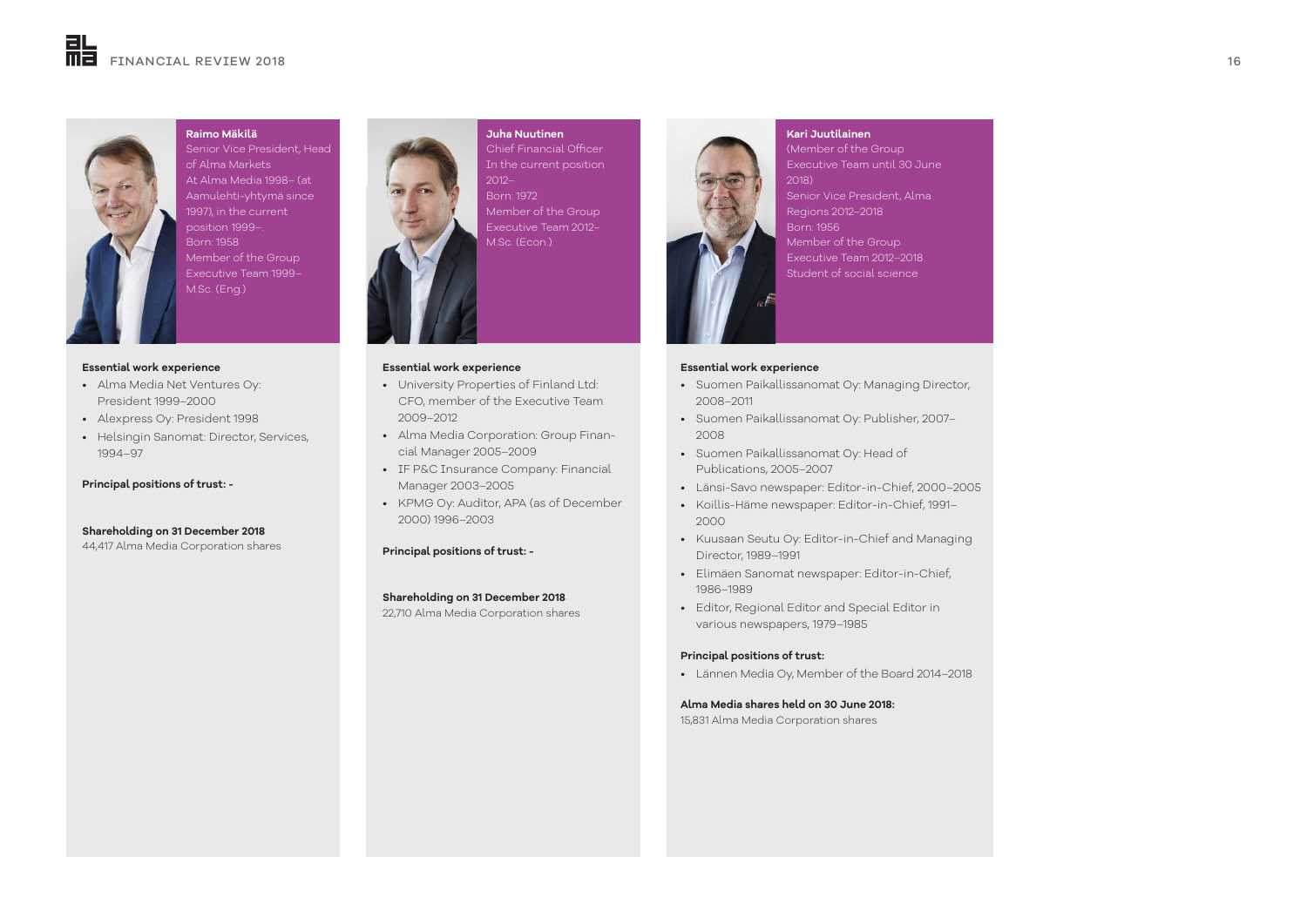# Insider Management

Alma Media Corporation's Board of Directors approved Alma Media Group's Guidelines for Insiders on 21 September 2017. The Guidelines for Insiders are based on the Market Abuse Regulation, Level 2 Commission Regulations and the rules and guidelines issued by the European Securities and Markets Authority (ESMA), and they supplement the valid provisions of NASDAQ Helsinki Ltd's Guidelines for Insiders, Chapter 51 of the Finnish Criminal Code, the Finnish Securities Markets Act and the regulations and guidelines issued by the Finnish Financial Supervisory Authority regarding the management and handling of insider information.

Insiders are divided into two categories at Alma Media Corporation: managers subject to the notification obligation and project insiders.

At Alma Media Corporation, the following shall be considered managers subject to the notification obligation: the Chairman of the Board and the Deputy Chairman, the members of the Board and any deputy members, the CEO and any deputies to the CEO, and the members of the Group Executive Team. Managers subject to the notification obligation shall not trade in the company's financial instruments before the publication of the company's interim reports and financial statement release within a time frame beginning 30 days before the publication of the interim reports and the financial statement release and ending on the day following the publication date ("closed window"). Project insiders shall not trade in Alma Media Corporation's financial instruments until the project in question has ended.

Alma Media Corporation has further decided that the persons involved in the preparation and drafting of Alma Media Corporation's interim reports and financial statement releases must not trade with financial instruments issued by the Company before the publication of the company's interim reports and financial statement releases within a time frame beginning 30 days before the publication of the interim reports and the financial statement release and ending on the day following the publication date ("extended closed window"). The extended closed window also applies to persons who, in the course of performing their duties, obtain information on Alma Media Group's sales figures or the sales figures of a business unit that has material significance to the result of the Alma Media Group as a whole.

 In conjunction with the entry into force of the Market Abuse Regulation, the company introduced a whistleblowing channel "Almawhistleblow", which is an independent

channel for the company's employees to report suspected non-compliance with regulations such as the Market Abuse Regulation and other regulations governing the financial markets.

Alma Media Corporation shall disclose transactions by managers and their closely associated persons involving the company's financial instruments by issuing a stock exchange release in accordance with the Market Abuse Regulation.

Information concerning the shareholdings of the company's management is updated every day on the Alma Media website: www.almamedia.fi/en/investors/share-and-shareholders/insider-shareholdings

The Company's General Counsel is responsible for the insider management of the Alma Media Group.

## Related party transactions

During the financial year, Alma Media did not have material related party transactions that deviated from the Group's normal business operations or were not made on market or market equivalent terms. The Group maintains a list of related parties and potential related party transactions are reported in connection with the consolidated financial statements.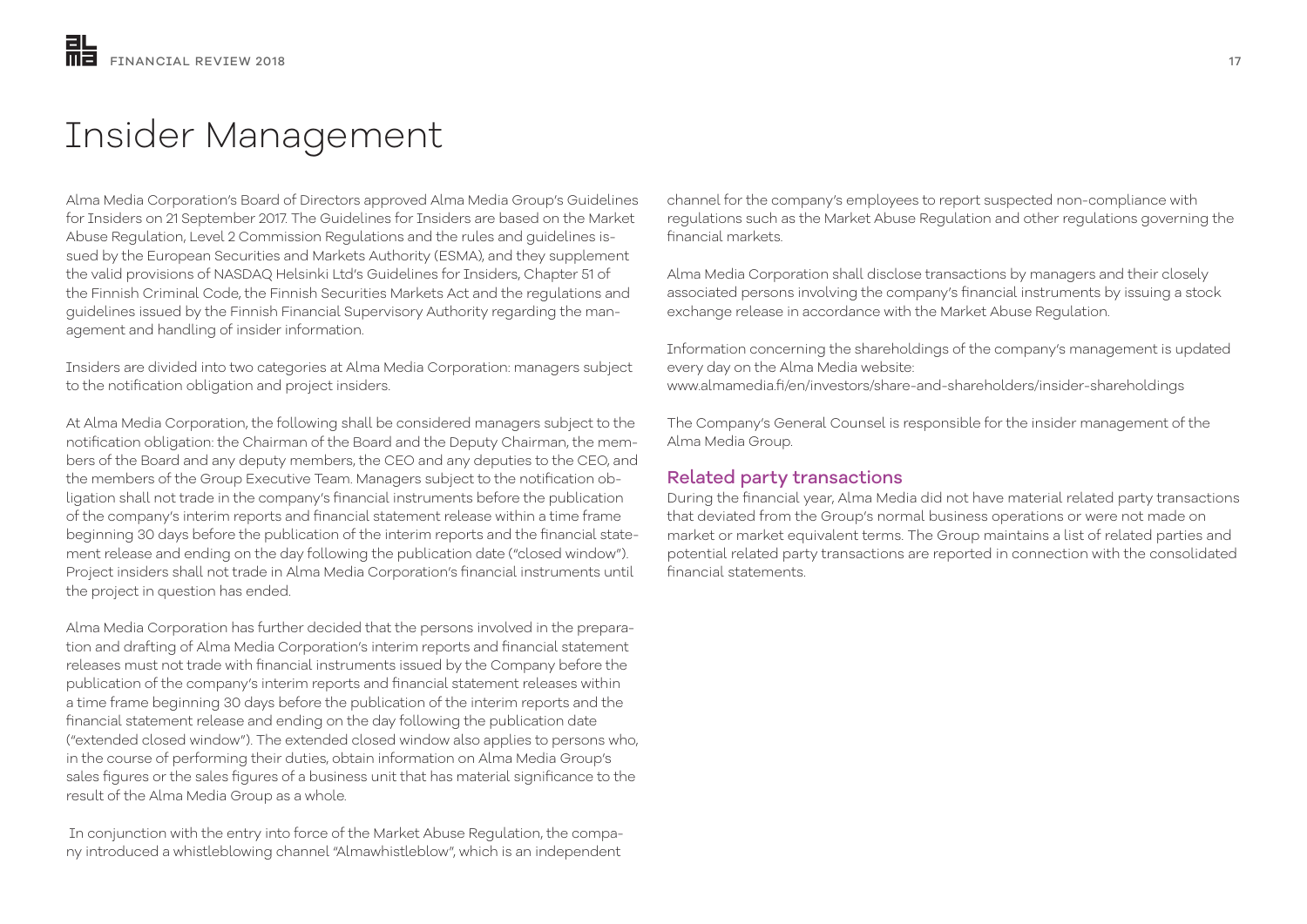# Internal control and risk management systems in financial reporting

# Internal Control

Alma Media Corporation's internal control aims at ensuring that the Group conducts its business in line with its strategy, that the financial reports published by the Group provide in all material respects true and accurate information about the Group's financial position and that the Group complies with legislation and other regulations and generally accepted accounting principles. Internal control is an essential part of the company's governance and management system. It comprises all Group-wide operating principles, guidelines, codes and monitoring reports as well as systems and their built-in controls.

# Alma Media's Internal Control and Risk Management Organisation



# Financial Reporting

The Board of Directors and the President and CEO carry the overall responsibility for organising the internal control and risk management systems for financial reporting. The President and CEO, members of the Group Executive Team and the heads of the business units are responsible for ensuring that the accounting and administration of the areas within their spheres of responsibility comply with legislation, the Group's operating principles and the guidelines and instructions issued by Alma Media Corporation's Board of Directors. In Alma Media Group, the control over business unit administration and accounting is centralised in the Group's financial administration. The financial administration monitors and gives guidance regarding internal control measures and practices, based on the Group's operating principles and guidelines. The financial administration, working under the Group CFO, is the centralised source of financial statement data required by external accounting, as well as the analyses and result reports to Group and business unit management teams for monitoring the profitability of business operations. The Group's internal control practices ensure the correctness of financial reporting within the Group. Risks related to financial reporting are managed with the help of the Group's accounting manual, finance and investment policy, acquisition guidelines and internal control.

Alma Media Group follows the International Financial Reporting Standards (IFRS) approved for use within the European Union. Guidelines for financial reporting and accounting principles are collected in an accounting manual that is updated as standards change, as well as the financial department guidelines that are applied in all Group companies. Group accounting is responsible for the monitoring and observance of the financial reporting standards as well as maintaining financial reporting principles and communicating them to the business units.

# Risk Management

Risk management is part of Alma Media's financial reporting process and one of the company's significant measures of internal control. At Alma Media Group, the task of risk management is to continuously evaluate and monitor all business opportunities and threats, and manage risks to ensure the achievement of objectives and business continuity.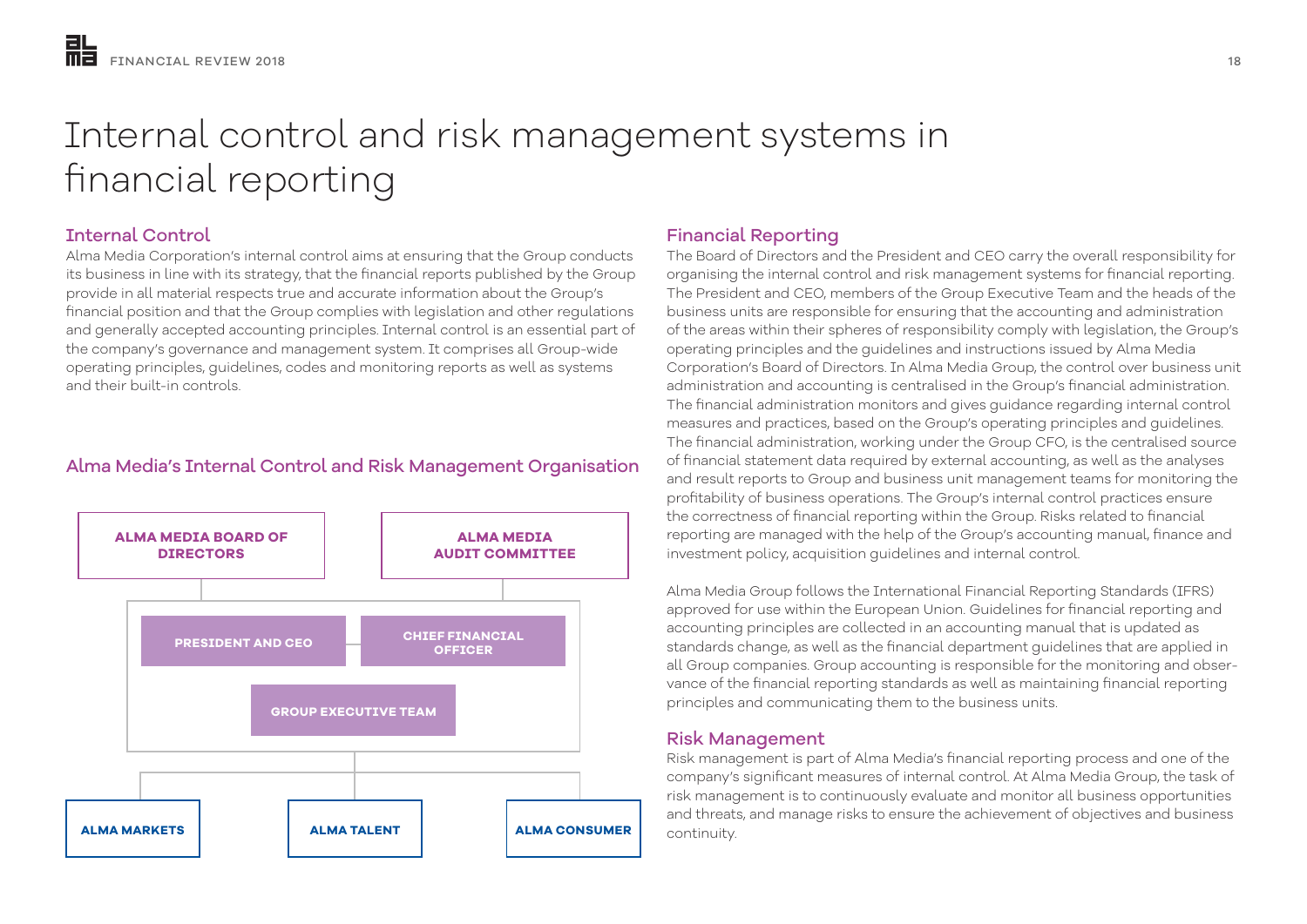The Board of Directors carries the primary responsibility for Alma Media's risk management. The Board of Directors considers the most significant identified risks and is in charge of defining the Group's risk appetite and risk tolerance. The Audit Committee prepares for the Board of Directors the risk management principles of the Group and monitors the efficiency of the risk management systems. The Audit Committee also discusses the management reports on significant risks and the company's exposure to them and it considers the plans to minimise risks.

The CEO, the Group Executive Team and other managers in the Group at all organisational levels are responsible for daily risk management. In each business unit, a member of the unit's executive group, usually the person in charge of the finances, is responsible for risk management and reporting on risk management operations.

The risk management process identifies the risks, develops appropriate risk management methods and regularly reports on risk issues to the risk management organisation and the Board of Directors. Risk management is part of Alma Media's internal control and, thus, is part of good corporate governance. Alma Media sets limits and procedures for quantitative as well as qualitative risks in writing in its risk management system. Alma Media classifies its business risks as strategic, operational and financing risks. The financing risks are described in more detail in the notes to the consolidated financial statements.

The most critical strategic risks for Alma Media are a significant drop in its print newspaper readership and a decrease in the online audience of digital media, a permanent decline in advertising sales and a significant increase in distribution and delivery costs. The group subscriptions of the major financial and technology-related magazines are significant in scale. Changes to the subscription agreements could have a substantial impact on the magazines' total subscription volumes. The media industry is undergoing changes following the transformation in media consumption and technological development. Alma Media's strategic objective is to meet this challenge by developing digital products and services for consumers and businesses. An increasingly important source of competitive advantage, but also a strategic risk, in Alma Media's business is the ability to use customer data to improve the product and service offering for advertisers and enrich end user services. Alma Media will manage customer data and behavioural data by centralising customer data repositories and deploying analysis and activation technology, taking regulatory requirements into consideration. As technology advances and the focus of media consumption shifts to digital channels, Alma Media is responding to the transformation of the operating environment

Fluctuating economic cycles are reflected in the development of advertising sales. Advertising sales account for approximately half of the Group's revenue. Business operations outside Finland, such as in Eastern and Central European countries, include country-specific risks relating to market development and economic growth. The expansion of business outside Finland has reduced the risks inherent in operating in one market area.

Disturbances of information technology and communications, cyber risks and the disruption of printing are the most important operational risks.

The strategic, operational and financial risks related to Alma Media's business and the actions taken to mitigate them are described in more detail in the Report by the Board of Directors.

### Internal Audit

In Alma Media Group, internal audit functions have been incorporated into the responsibilities of Alma Media Corporation's financial administration. Reviewing the functionality of internal controls is also taken into account in the external auditors' audit plans. Internal audits test the effectiveness of processes and the controls included in them. Internal auditing is carried out by means of monitoring reports as well as separate reviews.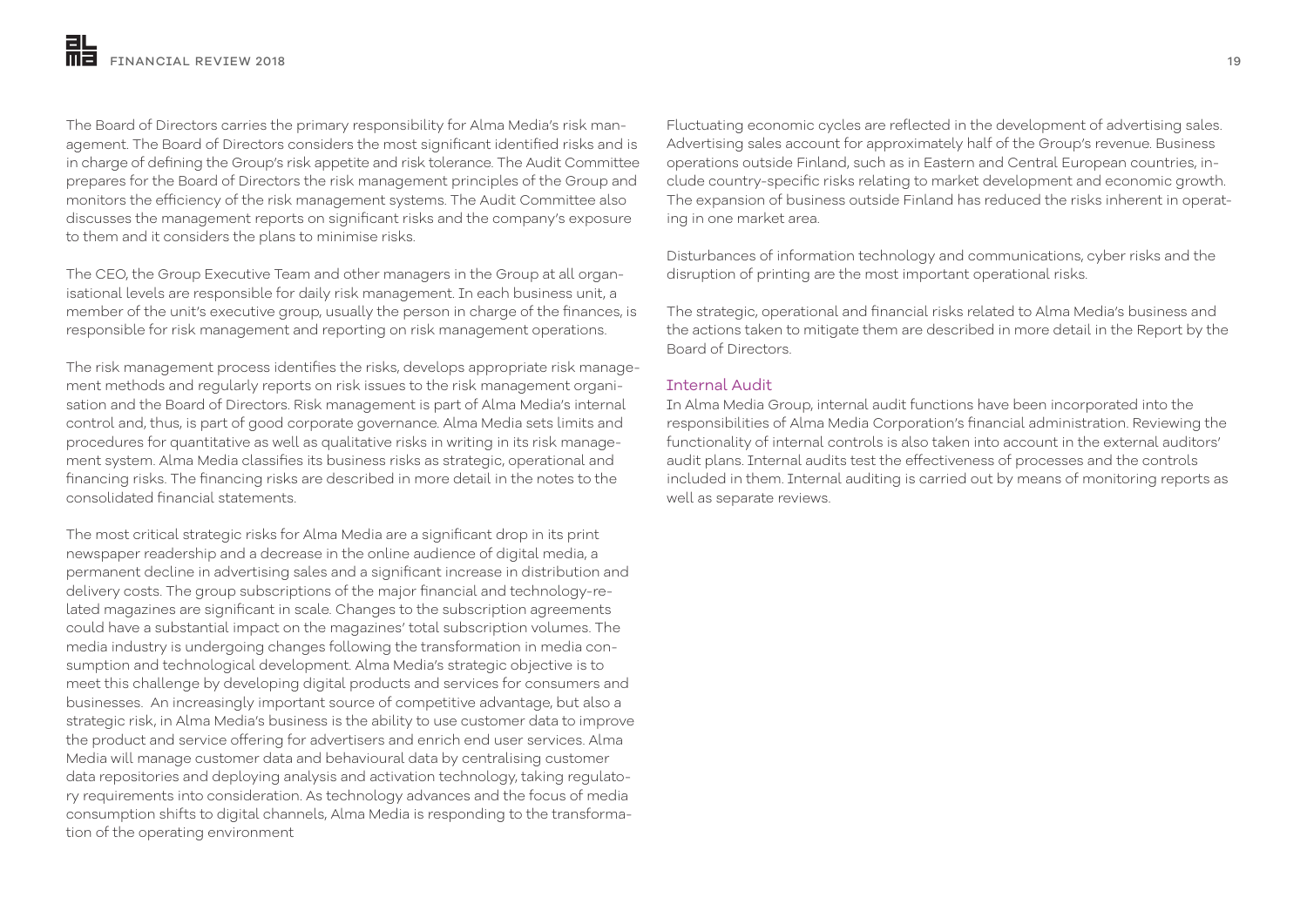# Auditing

The General Meeting of Shareholders annually elects an auditor for the company. The auditor must be an authorised audit firm entered in the register of auditors main tained by the Finnish Patent and Registration Office.

The term of office of the auditors expires at the close of the next Annual General Meeting following their election. The auditor's task is to ensure that the financial statements are prepared in accordance with current regulations and that they provide correct and sufficient information on the company's result, financial posi tion and other aspects of the business for the stakeholders. As part of their annual auditing assignment, the auditors of Alma Media audit the accounting and adminis tration of the business units. The requirements set by the internal audit are taken into account in the audit plans.

The auditors submit their report to Alma Media Corporation's shareholders at the Annual General Meeting. Furthermore, the auditors submit an annual summary of their auditing plan and a written report on the entire Group to the Board of Directors in conjunction with the publication of each interim report and the annual financial statements. They also provide regular reports on the business units to the Group's financial management and reporting unit managements.

Alma Media Corporation's Annual General Meeting 2018 elected Authorised Public Accountants PricewaterhouseCoopers Oy as the company's auditors, with Markku Launis, Authorised Public Accountant, as the principal auditor. As a rule, PricewaterhouseCoopers is the auditor of the subsidiaries of Alma Media Group.

Alma Media Group's auditing fees for 2018 amounted to EUR 247 000. In addition, the auditing firm PwC charged the Group a total of EUR 46 000 in fees for other services in the 2018 financial year, including, among other things, advisory services related to reporting on corporate responsibility. PWC has served as the Group's auditor since 2014.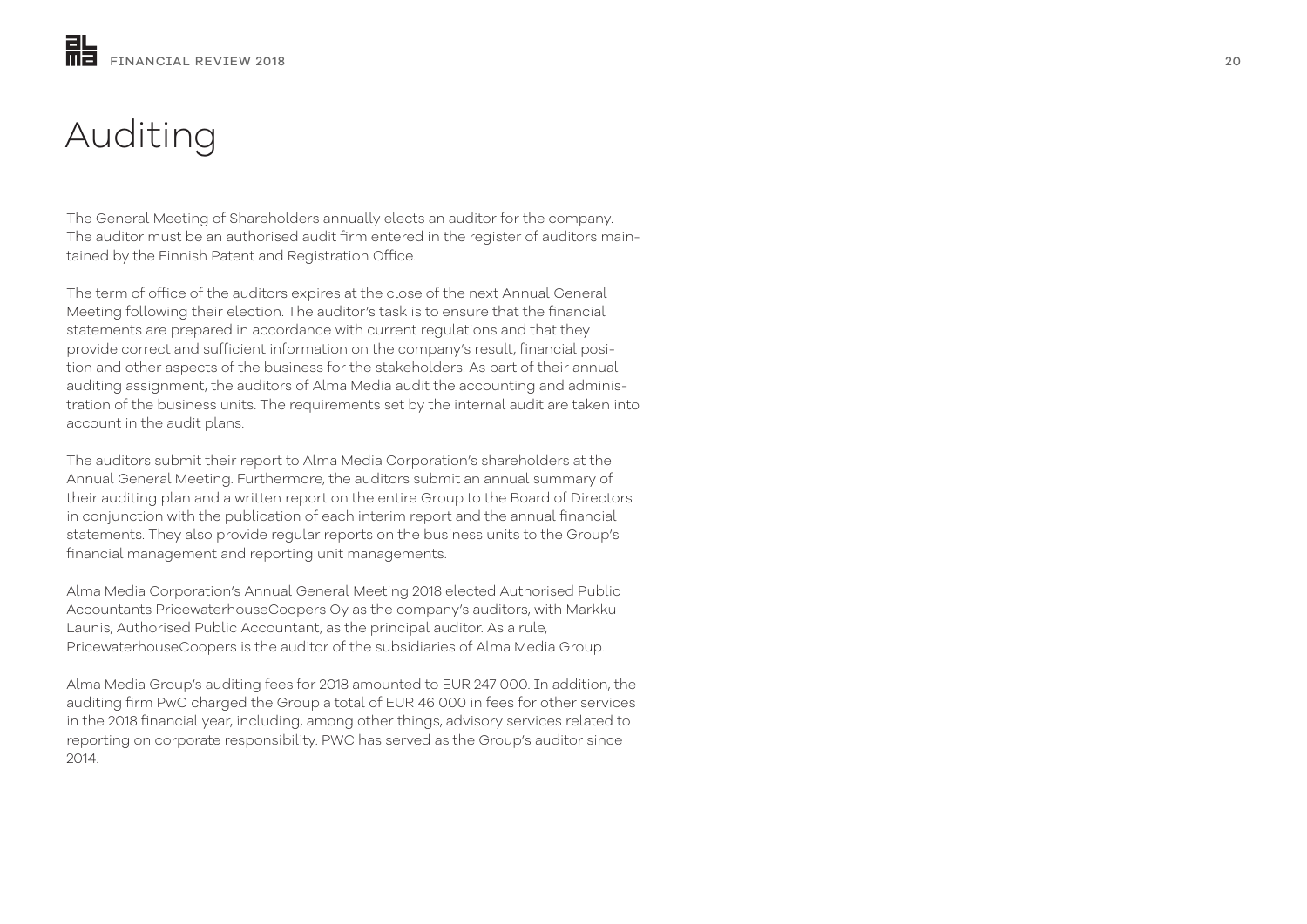# Remuneration Statement

Alma Media Corporation applies the currently valid Finnish Corporate Governance Code 2015 for listed companies, issued by the Securities Market Association in 2015, in its unaltered form.

This Remuneration Statement has been prepared in accordance with the Corporate Governance Code recommendations concerning the reporting of remuneration. The Finnish Corporate Governance Code for listed companies can be reviewed on the website of the Securities Market Association at www.cgfinland.fi and on Alma Media's website.

### Remuneration of the Members of the Board of Directors

The Annual General Meeting of Alma Media Corporation decides on the remuneration of the Board members. Alma Media's Nomination Committee's duties include preparing proposals related to the election and remuneration of the members of the Board of Directors to the Annual General Meeting.

In accordance with the proposal of the Board of Directors, the Annual General Meeting held on 14 March 2018 decided that the remuneration be kept unchanged, and that the following annual remuneration be paid to the members of the Board of Directors for the term of office ending at the close of the Annual General Meeting 2019: to the Chairman of the Board of Directors, EUR 40,000 per year; to the Vice Chairman, EUR 32,000 per year, and to members EUR 27,000 per year.

Additionally, and in accordance with the resolution of the 2018 Annual General Meeting, the Chairmen of the Board and its Committees are paid a fee of EUR 1,000, Vice Chairmen a fee of EUR 700 and members a fee of EUR 500 for each Board and Committee meeting that they attend. The Board members' travel expenses will be compensated in accordance with the company's travel policy.

The 2018 Annual General Meeting further resolved that the above-mentioned attendance fees for each meeting be

- doubled for (i) members living outside Finland in Europe or (ii) meetings held outside Finland in Europe; and
- tripled for (i) members resident outside Europe or (ii) meetings held outside Europe.

The members of the Board shall, as decided by the Annual General Meeting, acquire a number of Alma Media Corporation shares corresponding to approximately 40% of the full amount of the annual remuneration for Board members, taking into account tax deduction at source, at the trading price on the regulated market arranged by the Helsinki Stock Exchange. Members of the Board are required to arrange the acquisition of the shares within two weeks of the release of the first quarter 2018 interim report or, if this is not possible due to insider trading regulations, as soon as possible thereafter. If it was not possible to acquire the shares by the end of 2018 for a reason such as pending insider transactions, the remuneration shall be paid in cash. Shares acquired in this way cannot be transferred until the recipient's membership in the Board has expired. The company is liable to pay any asset transfer taxes that may arise from the acquisition of shares.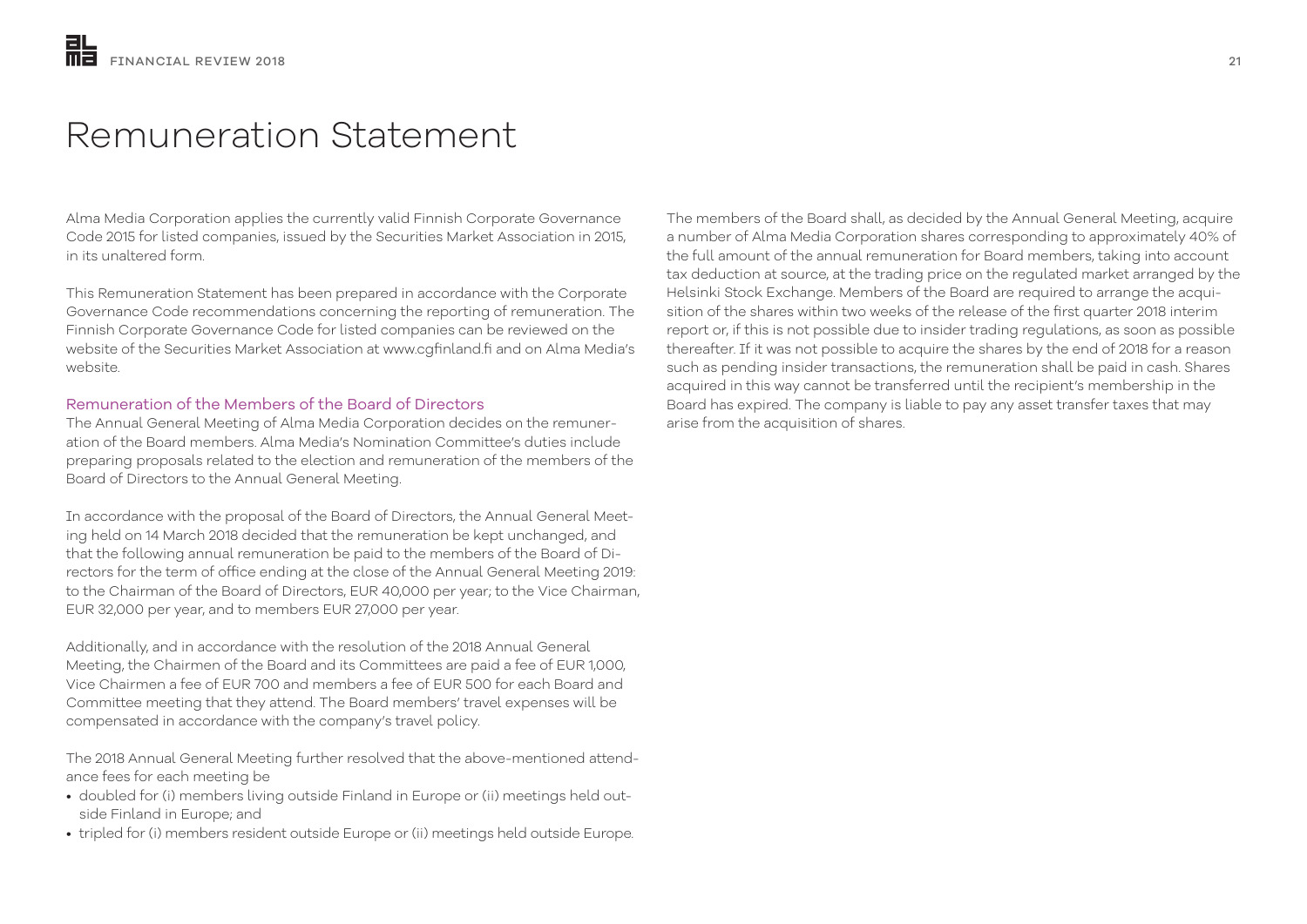|      |                                |                              |                          | <b>Board meetings</b>                        |                 |                          |                                                    |               |
|------|--------------------------------|------------------------------|--------------------------|----------------------------------------------|-----------------|--------------------------|----------------------------------------------------|---------------|
| Year | Name                           | Position                     | <b>Annual</b> fee        | Annual fee paid<br>in shares, no. of shares* | Meeting<br>fees | Audit                    | Nomination and<br>Committee Compensation Committee | Fees<br>total |
| 2018 | Petri Niemisvirta              | Chairman <sup>1</sup>        | 40,000                   | 2,182                                        | 11,400          | $\overline{\phantom{a}}$ | 5,000                                              | 56,400        |
| 2017 | Petri Niemisvirta              | Deputy Chairman              | 32,000                   | 2,273                                        | 9,800           |                          | 4,000                                              | 45,800        |
| 2018 | Harri Suutari                  | Chairman <sup>2</sup>        | $\overline{\phantom{a}}$ | $\overline{\phantom{a}}$                     | 2,000           |                          | 1,000                                              | 3,000         |
| 2017 | Harri Suutari                  | Chairman                     | 40,000                   | 2,841                                        | 13,000          |                          | 2,000                                              | 55,000        |
| 2018 | Catharina Stackelberg-Hammarén | Deputy Chairman <sup>3</sup> | 32,000                   | 1,745                                        | 8,000           | 500                      | 3,000                                              | 43,500        |
| 2017 | Catharina Stackelberg-Hammarén | Member                       | 27,000                   | 1,918                                        | 7,000           | 2,500                    | $\overline{\phantom{a}}$                           | 36,500        |
| 2018 | Peter Immonen                  | Member <sup>4</sup>          | 27,000                   | 1,473                                        | 5,000           | $\overline{\phantom{0}}$ | 6,000                                              | 38,000        |
| 2018 | Matti Korkiatupa               | Member                       | 27,000                   | 1,473                                        | 6,000           | 500                      | 3,000                                              | 36,500        |
| 2017 | Matti Korkiatupa               | Member                       | 27,000                   | 1,918                                        | 7,000           | 2,500                    | $\overline{\phantom{a}}$                           | 36,500        |
| 2018 | Esa Lager                      | Member                       | 27,000                   | 1,473                                        | 6,000           | 5,000                    | $\overline{\phantom{a}}$                           | 38,000        |
| 2017 | Esa Lager                      | Member                       | 27,000                   | 1,918                                        | 6,500           | 5,000                    | $\overline{\phantom{a}}$                           | 38,500        |
| 2018 | Alexander Lindholm             | Member <sup>4</sup>          | 27,000                   | 1,473                                        | 5,000           | 2,000                    | $\overline{\phantom{a}}$                           | 34,000        |
| 2018 | Päivi Rekonen                  | Member <sup>4</sup>          | 27,000                   | 1,473                                        | 9,000           | 4,000                    |                                                    | 40,000        |
| 2018 | Mitti Storckovius              | Member <sup>5</sup>          | $\overline{\phantom{a}}$ | $\overline{\phantom{a}}$                     | 1,000           | $\overline{\phantom{0}}$ | 1,000                                              | 2,000         |
| 2017 | Mitti Storckovius              | Member                       | 27,000                   | 1,918                                        | 7,000           |                          | 2,000                                              | 36,000        |
| 2018 | Heike Tyler                    | Member <sup>4</sup>          | 27,000                   | 1,473                                        | 8,000           | 2,000                    | $\overline{\phantom{a}}$                           | 37,000        |

The members of the Board of Directors were paid the following fees (EUR) for their work on the Board and its committees in 2018, with comparison data from the previous financial period:

\*The number of shares corresponds to approximately 40% of the full amount of the annual fee after taxation

<sup>1)</sup> Chairman since 14 March 2018, Deputy Chairman until 14 March 20<sup>18</sup>

2) Chairman until 14 March 2018

3) Deputy Chairman since 14 March 2018, member until 14 March 2018

4) Member since 14 March 2018

5) Member until 14 March 2018

In the financial year 2018, the fees paid on an accrual basis to the Board members totalled EUR 328,400.

Members of the Board of Directors of Alma Media Corporation do not have an employment relationship with the company. They are not included in the share-based incentive plans or other incentive programmes of Alma Media and have not received any other financial benefits.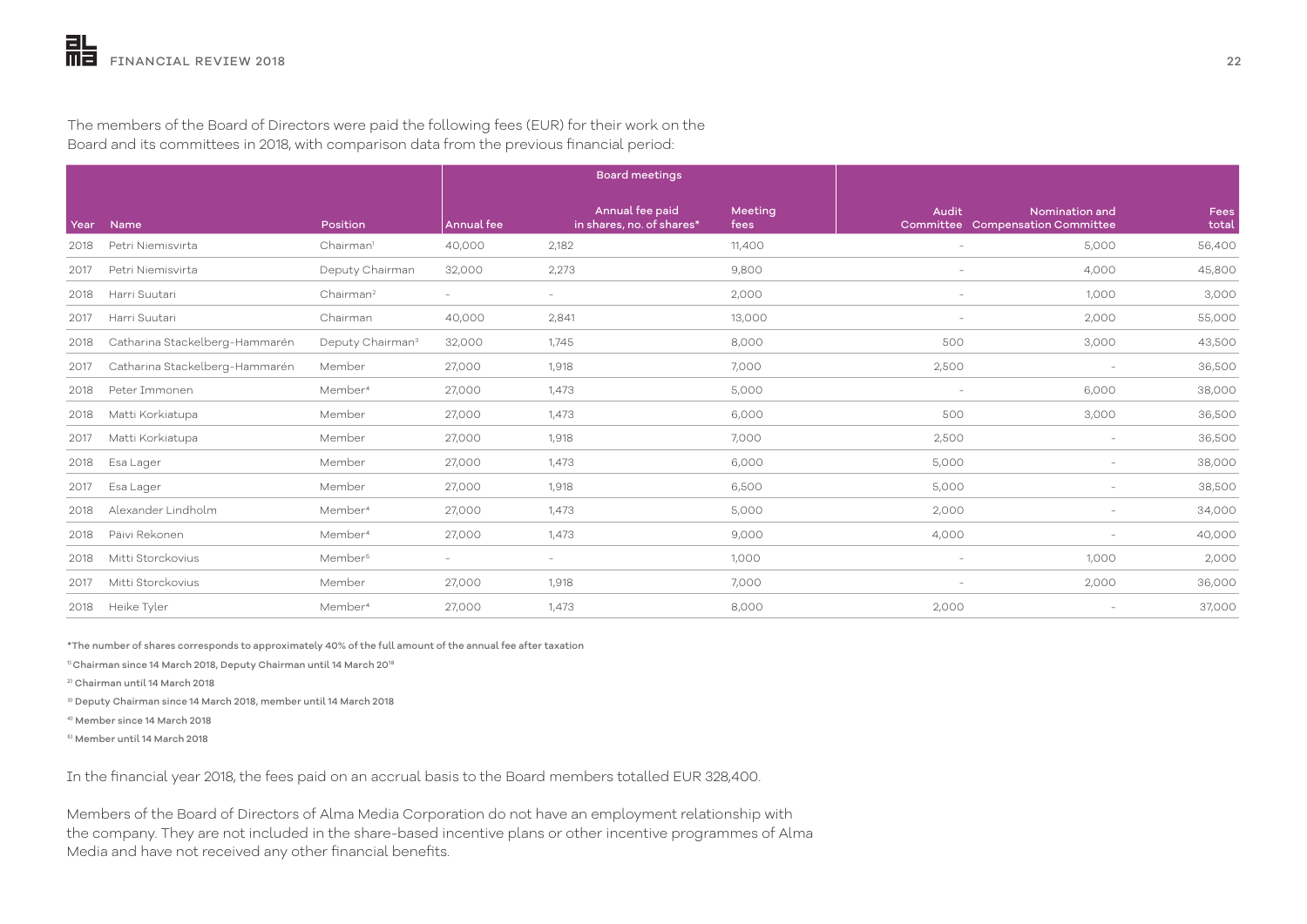# Remuneration of the President and CEO and the Top Management

The Board of Directors of Alma Media Corporation decides on the salary and reward scheme of the parent company's President and CEO and the CEO's direct subordinates, on the basis of the proposal of the Nomination and Compensation Committee.

The reward scheme of the President and CEO of Alma Media Corporation and other senior management consists of a fixed monetary salary (monthly salary), fringe benefits (company car and mobile telephone benefit, and housing benefit for the President & CEO), an incentive bonus related to the achievement of financial and operational targets (short-term reward scheme) and a share-based incentive scheme for key employees of the Group (long-term reward scheme), as well as a pension benefit for management. Eligibility for remuneration programmes is determined by the job.

The principles of Alma Media's management incentive programme follow the terms and conditions of Alma Media's incentive programme. The programme is based on the principle of improved profitability and digital business revenue growth. The incentive bonus for members of the Group Executive Team and heads of business units may be no more than 44% of their respective annual salaries. The incentive bonus of Alma Media Corporation's President and CEO may be up to 66% of his annual salary.

The incentive bonus is defined for each calendar year based on three criteria: Meeting Alma Media Group's financial targets (weight 40%), meeting the business unit's financial targets (weight 40%) and meeting personal performance targets (weight 20%).

In 2018, the President and CEO of Alma Media Corporation received a total of EUR 1,128,356 in salary, rewards and benefits, of which EUR 260,755 was based on the incentive bonus scheme and EUR 393,866 on the share-based incentive scheme. The total amount of salaries, rewards and benefits paid to other members of the Group Executive Team was EUR 3,047,501, of which EUR 503,173 was based on the incentive bonus scheme and EUR 787,732 on the share-based incentive scheme.

|                                | Annual<br>salary | Performance-<br>based bonuses | <b>Fringe benefits</b> | Option<br>benefits | Share-based<br>payments |
|--------------------------------|------------------|-------------------------------|------------------------|--------------------|-------------------------|
| President & CEO                |                  |                               |                        |                    |                         |
| 2018                           | 420,038          | 260,755                       | 53,697                 |                    | 393,866                 |
| 2017                           | 442,689          | 281,898                       | 52,830                 |                    | 167,265                 |
| 2016                           | 445,783          | 195,043                       | 49,601                 |                    |                         |
| 2015                           | 402,210          | 102,509                       | 48,166                 |                    |                         |
| 2014                           | 429,475          | 20,000                        | 47,478                 | 830                |                         |
| Group<br><b>Executive Team</b> |                  |                               |                        |                    |                         |
| 2018                           | 1,676,001        | 503,172                       | 80,595                 |                    | 787,732                 |
| 2017                           | 1,590,915        | 417,832                       |                        |                    | 334,530                 |
| 2016                           | 1,349,769        | 206,914                       | 86,467                 |                    |                         |
| 2015                           | 1,297,042        | 136,732                       | 82,093                 |                    |                         |
| 2014                           | 1,264,934        | 41,000                        | 82,026                 | 583                |                         |
|                                |                  |                               |                        |                    |                         |

# Incentive Schemes

# Share-Based Incentive Scheme (LTI 2015)

## Scheme launched in 2015

In 2015, the Board of Directors of Alma Media Corporation approved the establishment of a long-term share-based incentive scheme for the key management of Alma Media (hereinafter referred to as "LTI 2015"). The objective of LTI 2015 is to align the interests of the participants with those of Alma Media's shareholders by creating a long-term equity interest for the participants and, thus, to increase the company value in the long term as well as to drive performance culture, to retain participants and to offer them competitive compensation for excellent performance in the company.

LTI 2015 consists of annually commencing individual plans, each subject to separate Board approval. Each of the individual plans consists of three main elements: an investment in Alma Media shares as a precondition for participation in the scheme, matching shares based on the said share investment and the possibility of earning performance-based matching shares.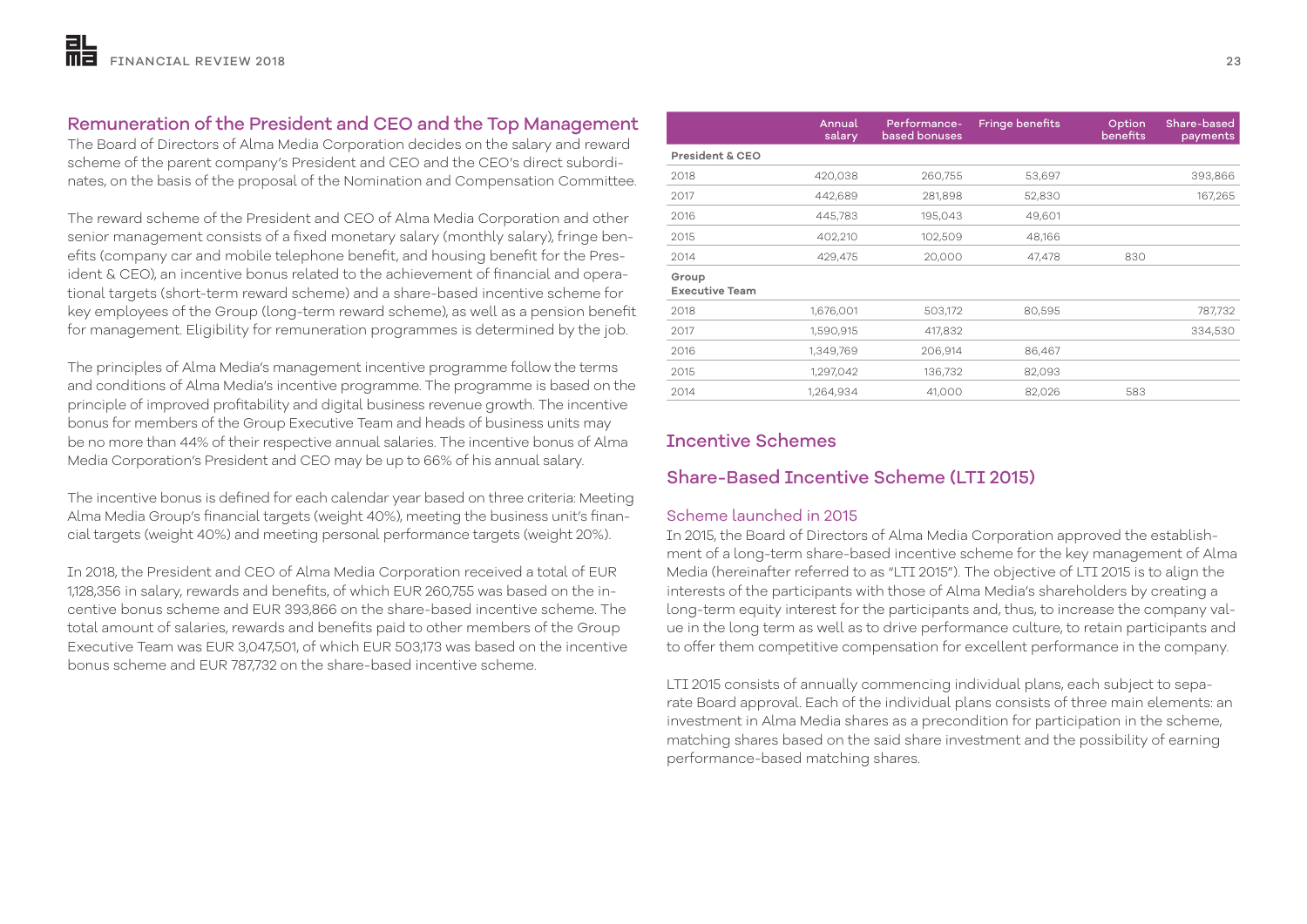### **The Matching Share Plan**

In the matching share plan, the participant receives a fixed amount of matching shares against an investment in Alma Media shares. In the first matching share plan, which commenced in 2015 (LTI 2015 I), the participant receives two matching shares for each invested share free of charge after a two-year vesting period, provided that the other conditions stipulated by the terms of the plan for the receipt of the share-based incentive are still satisfied at the time.

### **The Performance Matching Plan**

The performance matching plan comprises a five-year performance period in total. The potential share rewards will be delivered in tranches after three and five years if the performance targets set by the Board of Directors are attained.

The performance measures used in the first performance matching plan, which commenced in 2015, are based on the company's profitable growth and share value. If the performance targets set by the Board of Directors are attained in full, the participant will receive in total four matching shares for each invested share free of charge, provided that the other conditions stipulated by the terms of the plan for the receipt of the share-based incentive are still satisfied at the time.

## Share-based incentive schemes LTI 2015 II (2016), LTI 2015 III (2017) and LTI 2015 IV (2018)

The Board of Directors of Alma Media Corporation has decided on the following sharebased incentive schemes for the next three years based on the LTI 2015 scheme: LTI 2015 II (2016), LTI 2015 III (2017) and LTI 2015 IV (2018). The main terms of the incentive schemes correspond to those of the share-based incentive scheme that was launched in 2015.

The Board of Directors has estimated that no new shares will be issued in connection with LTI 2015. Therefore, the plan will have no dilutive effect on the number of the company's registered shares.

The Annual General Meeting of Alma Media Corporation held on 14 March 2018 authorised the Board of Directors to decide on the repurchase of a maximum of 824,000 shares in one or more lots, and further authorised the Board of Directors to decide on a share issue by transferring shares in possession of the company to implement incentive programmes.

The allocation and maximum reward potential of the share-based incentive scheme for the President and CEO and the Group Executive Team: The information covers the LTI I, LTI II, and LTI III, LTI IV programmes:

| Share-based incentive<br>scheme<br><b>LTI 2015</b> | <b>Based on share</b><br>investment<br>täs (shares max.) | Performance<br>matching<br>(shares max.) | Maximum number of<br>people entitle <u>d to</u><br>participate |
|----------------------------------------------------|----------------------------------------------------------|------------------------------------------|----------------------------------------------------------------|
| Launched in 2015<br><b>I TT 2015 T</b>             | 159,000                                                  | 318,000                                  | 35                                                             |
| Launched in 2016<br><b>I TT 2015 TT</b>            | 195,000                                                  | 390,000                                  | 43                                                             |
| Launched in 2017<br><b>I TT 2015 TTT</b>           | 195,000                                                  | 390,000                                  | 44                                                             |
| Launched in 2018<br><b>I TT 2015 TV</b>            | 203,000                                                  | 406,000                                  | 54                                                             |

|                                   | <b>Based on share investment</b><br>(shares max.) |        | Performance matching (shares max.) |                          |        |        |
|-----------------------------------|---------------------------------------------------|--------|------------------------------------|--------------------------|--------|--------|
|                                   | 2017                                              | 2018   | 2015                               | 2016                     | 2017   | 2018   |
| Kai Telanne,<br>President and CFO | 36,000                                            | 36,000 | 30,000                             | 68,000                   | 72,000 | 72,000 |
| Santtu Elsinen                    | 9,000                                             | 9,000  |                                    | 12,000                   | 18,000 | 18,000 |
| Kari Juutilainen                  | $\overline{\phantom{0}}$                          |        |                                    | $\overline{\phantom{0}}$ |        |        |
| Virpi Juvonen                     | 4,000                                             | 6,000  | 4,000                              | 12,000                   | 8,000  | 12,000 |
| Tiina Järvilehto                  | 6,000                                             | 9,000  | 4,000                              | 8,000                    | 12,000 | 18,000 |
| Kari Kivelä                       | 13,000                                            | 12,000 | 10,000                             | 20,000                   | 26,000 | 24,000 |
| Mikko Korttila                    | 9,000                                             | 9,000  | 6,000                              | 16,000                   | 18,000 | 18,000 |
| Flina Kukkonen                    |                                                   | 5,000  |                                    |                          |        | 10,000 |
| Juha-Petri Loimovuori             | 13,000                                            | 12,000 | 10,000                             | 26,000                   | 26,000 | 24,000 |
| Raimo Mäkilä                      | 13,000                                            |        | 10,000                             | 26,000                   | 26,000 |        |
| Juha Nuutinen                     | 9,000                                             | 6,000  | 6,000                              | 16,000                   | 18,000 | 12,000 |

### **New share-based long-term incentive scheme LTI 2019: Matching share plan and Performance share plan**

In December 2018, the Board of Directors of Alma Media Corporation decided on changes to the share-based, long-term incentive scheme of the company's top management. At the same time, the Board of Directors decided to establish a new share-based long-term incentive scheme for the other key employees of Alma Media Corporation. The new incentive scheme, LTI 2019, entered into effect from the beginning of 2019.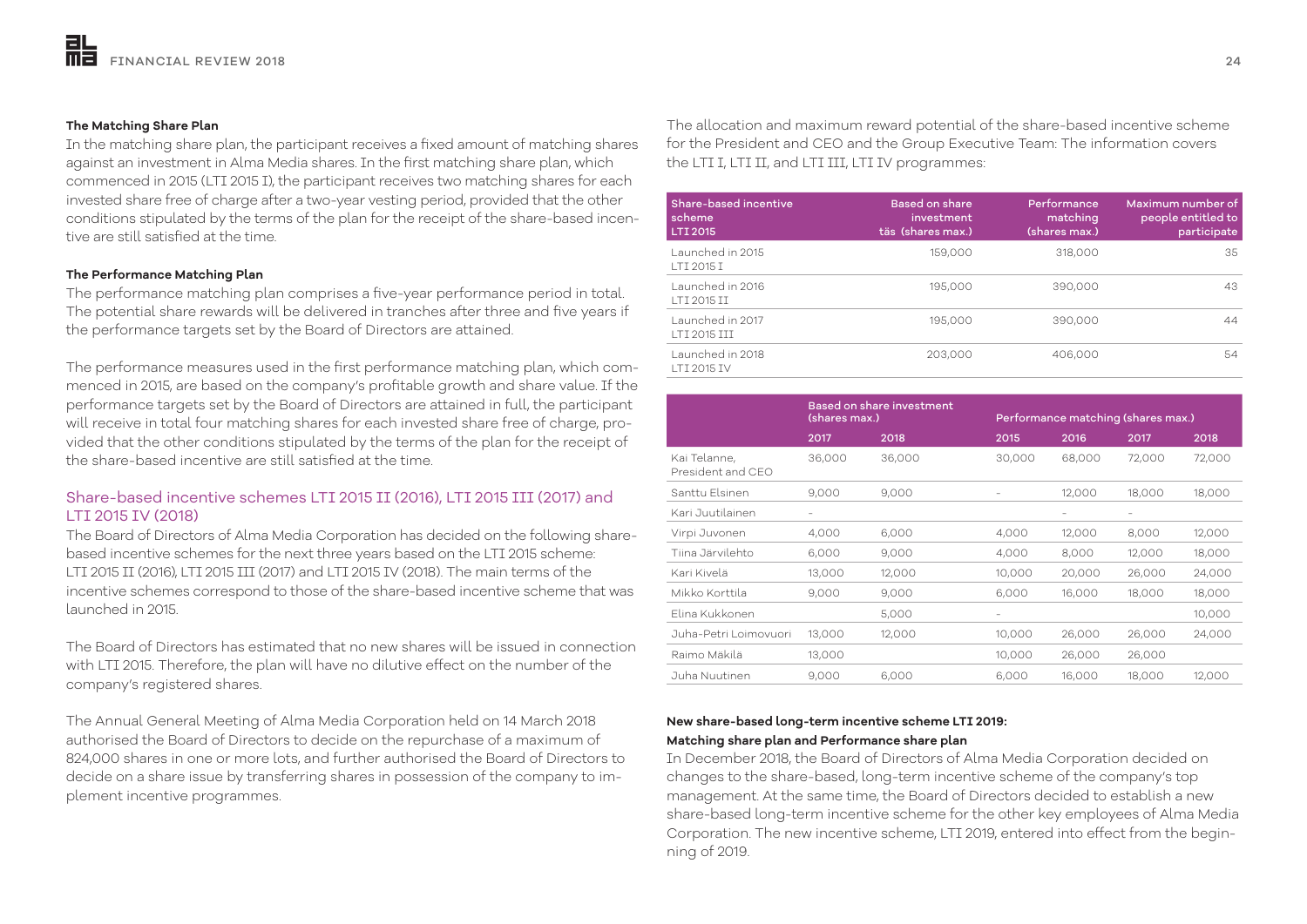# Transfer to the company of shares entered in the joint book-entry account

Alma Media Corporation's Annual General Meeting decided on 14 March 2018 that the rights to the company's shares entered in the joint book-entry account and the rights attached to them shall be forfeited. The decision concerned the 198,658 shares of Alma Media Corporation that were entered in the joint account on the date of the Notice to the Annual General Meeting, 14 February 2018, and which were held as paper certificates by the shareholder. The shares that the shareholder would have validly requested to be registered to the book-entry account designated by the shareholder no later than at 12 noon EET on 14 March 2018 and regarding which the request for conversion after the conversion period would have been finalised by 30 September 2018, would have been deducted from the aforementioned number of shares. Alma Media received no requests for share registration by the specified deadline.

The AGM authorised the Board to take any and all measures required by such a resolution. The provisions on treasury shares shall apply to the forfeited shares in accordance with Chapter 3, Section 14 a, Subsection 3 of the Limited Liability Companies Act. The forfeited shares may be used to implement incentive programmes for the management or key employees, or the shares may be annulled.

On 31 December 2018, Alma Media Corporation owned a total of 236,314 of its own shares, representing 0.29% of the total number of the company's shares and related votes. The total registered number of Alma Media's shares is 82,383,182, which entitle to 82,383,182 votes.

### Severance pay

The period of notice of the President and CEO of Alma Media Corporation, Mr Telanne, is six months.

In addition, he has a director contract under which he is entitled to a compensation corresponding to his base salary for 12 months if he is dismissed by the employer without being in breach of contract. This compensation corresponding to the 12-month salary is not paid if the President and CEO resigns on his own initiative. Alma Media's Board of Directors decides on the appointment and, as necessary, dismissal of the President and CEO.

The period of notice for the other members of Alma Media's Group Executive Team is six months. In addition, members of the Executive Team will receive a compensation corresponding to their respective basic salaries for six months in the event that the dismissal is initiated by the employer without the members' own fault or negligence. The terms of employment of the other members of the Group Executive Team are

decided on by the Board of Directors based on the proposal of the Nomination and Compensation Committee. The President and CEO appoints and, if necessary, dismisses the other members of the Executive Team.

### Pension Agreements

The CEO of Alma Media Corporation and members of the Group Executive Team have a defined contribution group pension plan. Pension accumulates at a rate of 15–37% of annual earnings depending on when the person in question became a member of the Group Executive Team. Members of the Group Executive Team have the opportunity to retire upon reaching 60 years of age. The payment of insurance contributions ends at the termination of employment. The pension is determined on the basis of the insurance savings accrued by the time of retirement. Retirement can be postponed up to 70 years of age. At this time, the pension is determined on the basis of insurance savings adjusted according to the value development of the investment objects.

The terms and conditions of the group pension plan for Alma Media's President and CEO, and the other members of the Executive Team, give the insured persons, after three-year insurance coverage, the right to receive a premium-free policy corresponding to the savings accrued until the termination of employment (paid-up policy). The paid-up policy includes old-age pension after retirement age, coverage for incapacity for work and coverage in the event of death. In 2018, the expenses related to the group pension plan for Alma Media's President and CEO totalled EUR 235,737 and for the other members of the Group Executive Team EUR 367,960. In total, the group pension plan expenses amounted to EUR 603,697.

Kai Telanne has held the position of President and CEO at Alma Media Corporation since 2005.